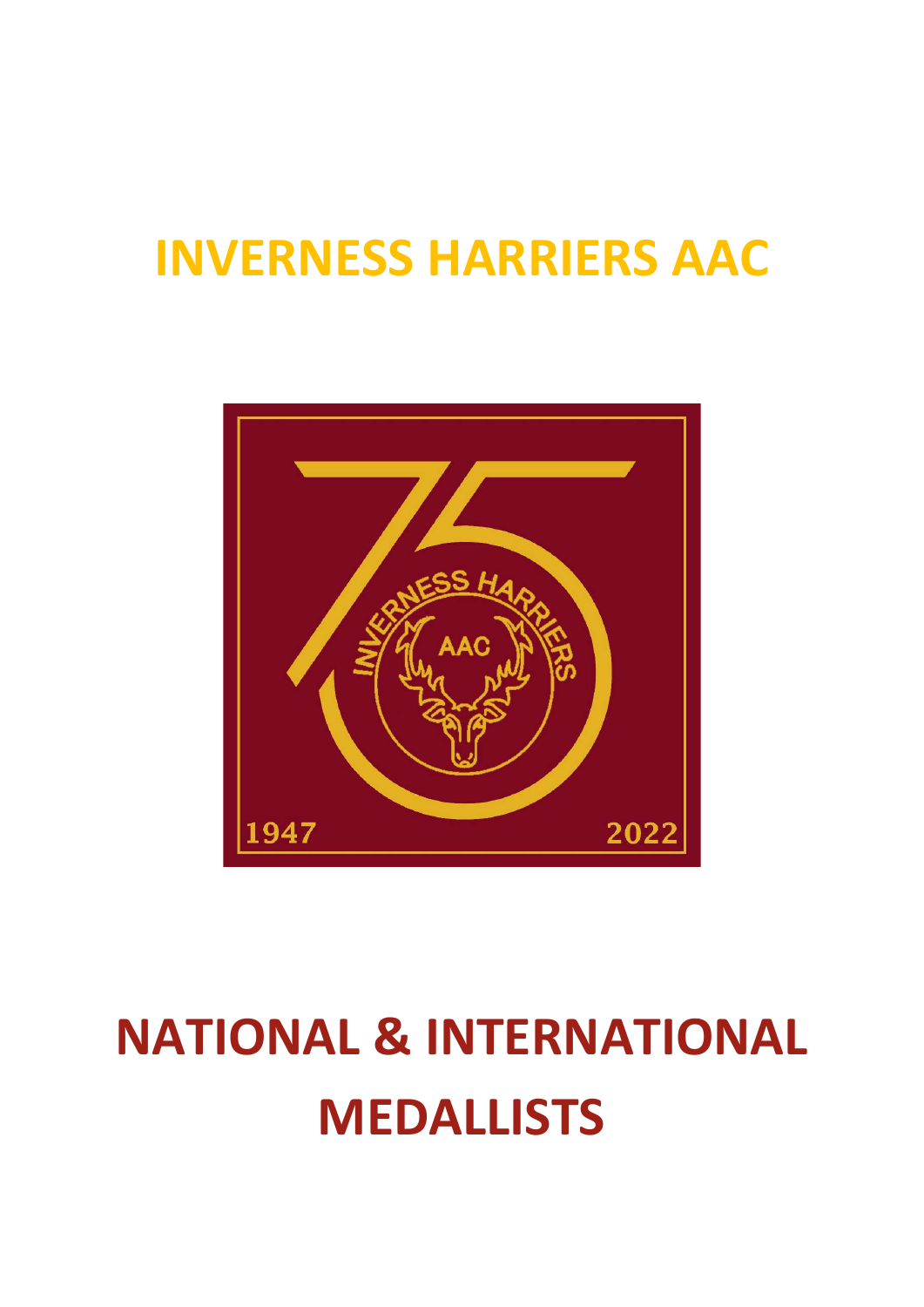## INDEX

Track:

60 Metres / 100 Metres

200 Metres

300 Metres / 400 Metres

800 Yards / 800 Metres

1200 Metres / 1500 Metres

3000 Metres / 5000 Metres / 10000 Metres

**Hurdles** 

Steeple Chase

Combined Events

Relays

## Field:

High Jump (Juniors) High Jump (Seniors) Long Jump Triple Jump Pole Vault Shot Put Discus Throw (Juniors) Discus Throw (Seniors) Weight Throw Hammer Throw Javelin Throw Road Running Cross Country Cross Country (Masters) Hill & Trail Running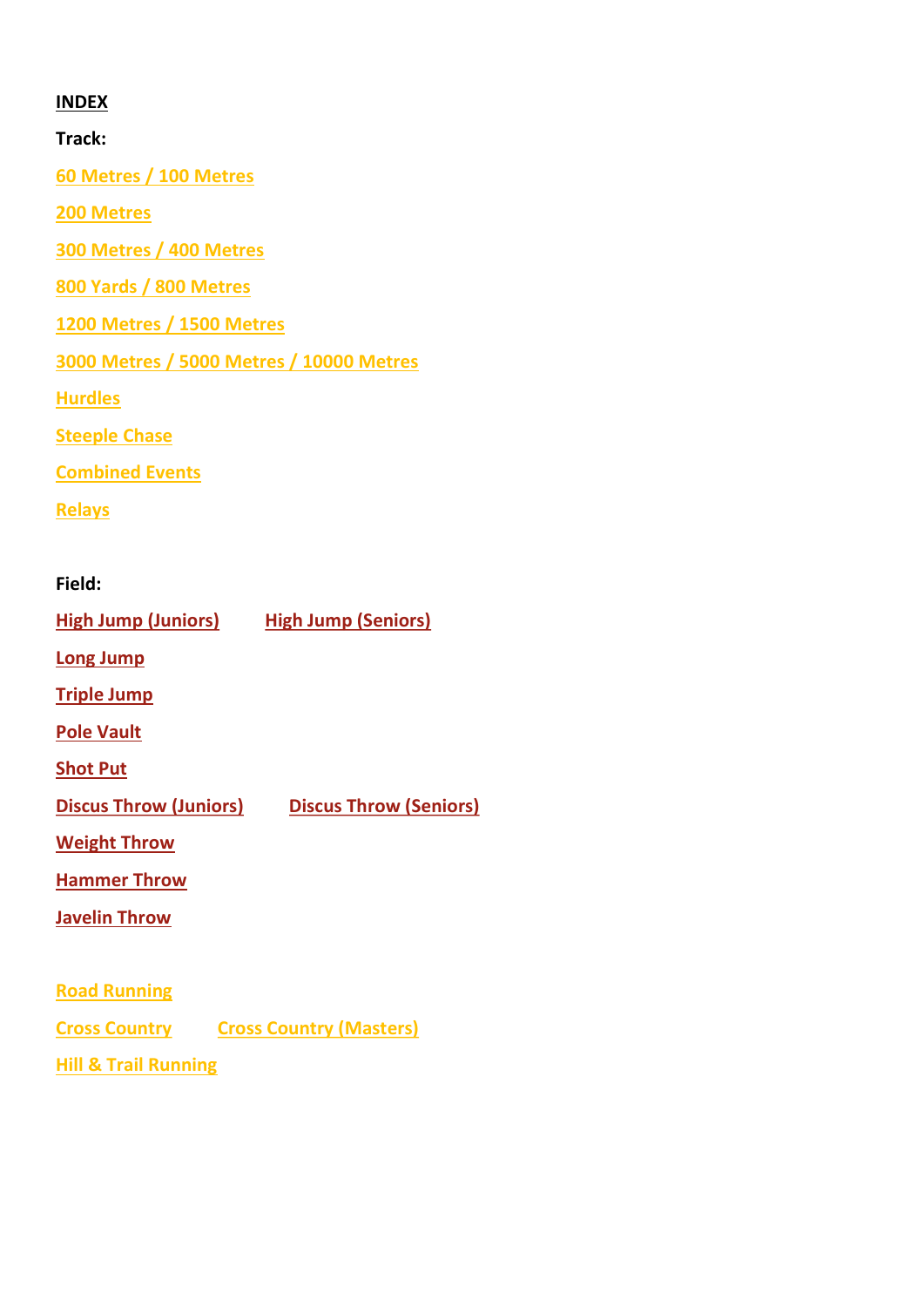#### Track – 60 Metres / 100 Metres

| Championships              | <b>Age Group</b> | Event      | <b>Name</b>           | Year | <b>Medal</b>  |
|----------------------------|------------------|------------|-----------------------|------|---------------|
| Scottish - Indoor          | U13M             | 60 Metres  | Liam Daly             | 2017 | Silver        |
| Scottish - Indoor          | <b>U15M</b>      | 60 Metres  | Lucas Davidson        | 2022 | Bronze        |
| Scottish - Indoor          | U17M             | 60 Metres  | <b>Scott Fraser</b>   | 1994 | Gold          |
| Scottish - Indoor          | <b>U20W</b>      | 60 Metres  | Marvellous Igbinidu   | 2022 | Silver        |
| British Masters-           | M35              | 60 Metres  | Alastair Beaton       | 2018 | Silver        |
| Indoors                    |                  |            |                       |      |               |
| <b>Scottish Masters</b>    | M35              | 60 Metres  | Alastair Beaton       | 2019 | Silver        |
| - Indoors                  |                  |            |                       |      |               |
| Scottish                   | U13M             | 100 Metres | Lucas Davidson        | 2021 | Gold          |
| Scottish                   | U13W             | 100 Metres | Alison Edmonds        | 1985 | Gold          |
| Scottish                   | <b>U13W</b>      | 100 Metres | Marvellous Igbinidu   | 2018 | Silver        |
| Scottish                   | <b>U15M</b>      | 100 Metres | Peter Durham          | 1980 | Gold          |
| Scottish                   | <b>U15M</b>      | 100 Metres | Colin Allan           | 1988 | Gold          |
| Scottish                   | <b>U15M</b>      | 100 Metres | <b>Tim Black</b>      | 1991 | Gold          |
| <b>Scottish YAL Final</b>  | <b>U15M</b>      | 100 Metres | Dean Kane             | 1994 | <b>Bronze</b> |
| Scottish                   | <b>U15M</b>      | 100 Metres | Robin Sneddon         | 2018 | Silver        |
| Scottish                   | <b>U15W</b>      | 100 Metres | Alison Edmonds        | 1987 | Gold          |
| Scottish                   | <b>U17M</b>      | 100 Metres | <b>Scott Fraser</b>   | 1994 | Gold          |
| <b>British Disability</b>  | <b>U17M</b>      | 100 Metres | Fraser Owen           | 2021 | <b>Bronze</b> |
| Scottish                   | <b>U17W</b>      | 100 Metres | Alison Edmonds        | 1988 | Gold          |
| <b>Scottish Disability</b> | <b>U17W</b>      | 100 Metres | <b>Abbie McNally</b>  | 2016 | Gold          |
| <b>British Disability</b>  | <b>U17W</b>      | 100 Metres | <b>Abbie McNally</b>  | 2016 | Silver        |
| <b>Scottish Para</b>       | <b>U17W</b>      | 100 Metres | <b>Melanie Nicoll</b> | 2019 | <b>Bronze</b> |
| <b>Scottish Disability</b> | <b>U17W</b>      | 100 Metres | <b>Melanie Nicoll</b> | 2019 | Gold          |
| Scottish                   | <b>U17W</b>      | 100 Metres | Marvellous Igbinidu   | 2021 | <b>Bronze</b> |
| Scottish                   | <b>U20M</b>      | 100 Metres | Neil Munro            | 1986 | Gold          |
| Scottish                   | <b>U20M</b>      | 100 Metres | Angus Davren          | 2019 | Gold          |
| Scottish                   | <b>U20W</b>      | 100 Metres | Alison Edmonds        | 1990 | Gold          |
| <b>World Para</b>          | <b>U20W</b>      | 100 Metres | <b>Abbie McNally</b>  | 2019 | Silver        |
| <b>Athletics Junior</b>    |                  |            |                       |      |               |
| <b>British Disability</b>  | <b>U20W</b>      | 100 Metres | <b>Abbie McNally</b>  | 2019 | <b>Bronze</b> |
| <b>Scottish Disability</b> | <b>U20W</b>      | 100 Metres | <b>Melanie Nicoll</b> | 2021 | Gold          |
| <b>Special Olympics</b>    | <b>SM</b>        | 100 Metres | <b>Donald Tuach</b>   | 1991 | <b>Bronze</b> |
| <b>World Games</b>         |                  |            |                       |      |               |
| <b>British Disability</b>  | SM               | 100 Metres | Finlay MacLennan      | 2014 | Silver        |
| <b>British Disability</b>  | SM               | 100 Metres | Jason Maclean         | 2014 | <b>Bronze</b> |
| <b>Scottish Disability</b> | SM               | 100 Metres | Fraser Owen           | 2019 | Silver        |
| <b>CPISRA World</b>        | <b>SW</b>        | 100 Metres | <b>Abbie McNally</b>  | 2018 | <b>Silver</b> |
| <b>Scottish Para</b>       | SW               | 100 Metres | <b>Melanie Nicoll</b> | 2021 | <b>Bronze</b> |
| <b>Scottish Masters</b>    | M35              | 100 Metres | Alastair Beaton       | 2015 | Gold          |
| <b>Scottish Masters</b>    | M35              | 100 Metres | Alastair Beaton       | 2016 | Silver        |
| <b>Scottish Masters</b>    | M35              | 100 Metres | Alastair Beaton       | 2017 | Gold          |
| <b>Scottish Masters</b>    | M35              | 100 Metres | Alastair Beaton       | 2018 | Gold          |
| <b>Scottish Masters</b>    | M45              | 100 Metres | lan Fleming           | 2006 | Gold          |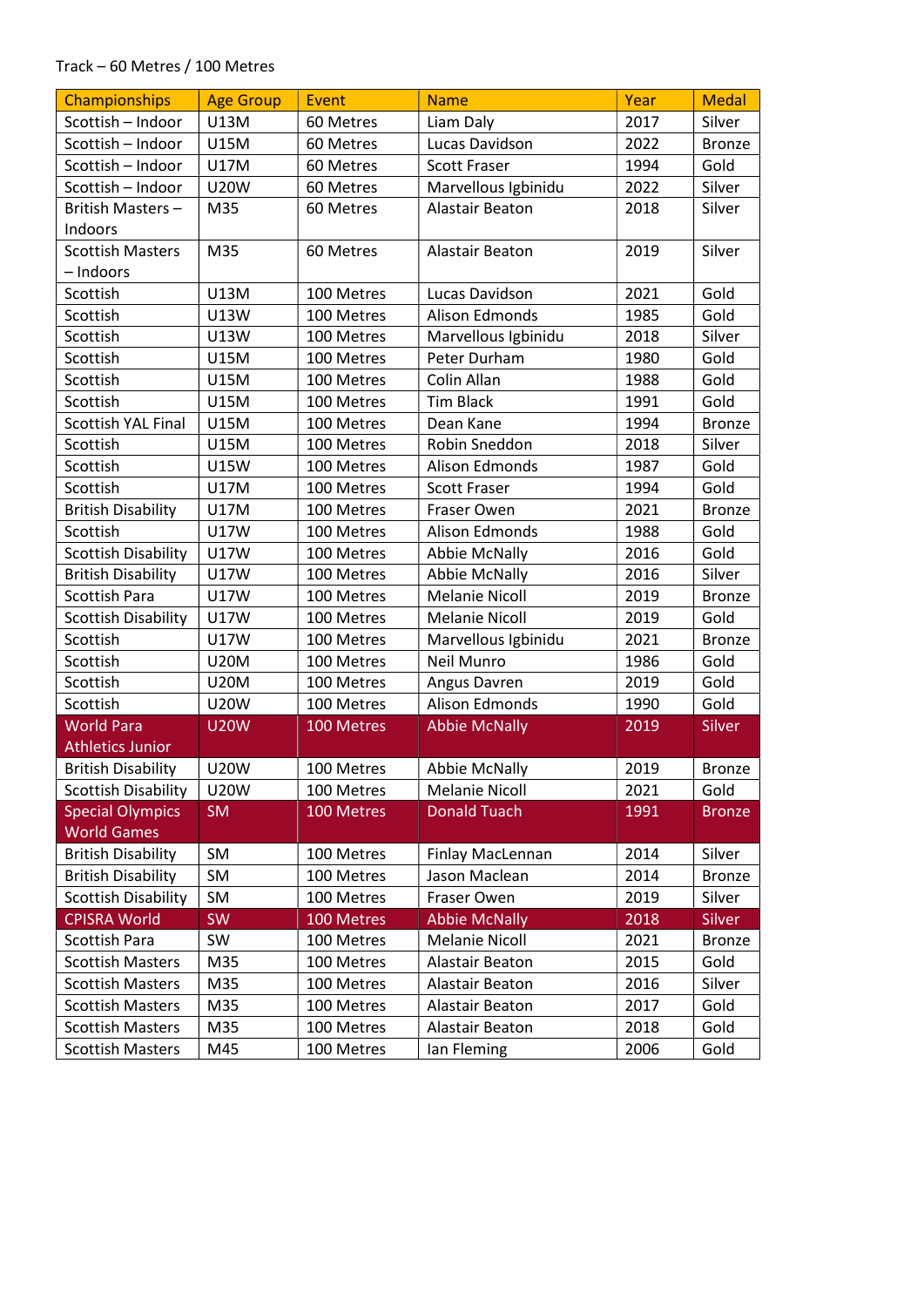#### Track – 200 Metres

| <b>Championships</b>       | <b>Age Group</b> | Event      | <b>Name</b>            | Year | <b>Medal</b>  |
|----------------------------|------------------|------------|------------------------|------|---------------|
| Scottish                   | U13M             | 200 Metres | Robin Sneddon          | 2016 | <b>Bronze</b> |
| Scottish - Indoor          | U13M             | 200 Metres | Liam Daly              | 2017 | Silver        |
| Scottish                   | U13M             | 200 Metres | Lucas Davidson         | 2021 | Gold          |
| Scottish                   | <b>U15M</b>      | 200 Metres | Peter Durham           | 1980 | Gold          |
| <b>Scottish YAL Final</b>  | <b>U15M</b>      | 200 Metres | Dean Kane              | 1994 | Silver        |
| Scottish                   | <b>U15M</b>      | 200 Metres | <b>Stephen Smith</b>   | 1995 | Gold          |
| Scottish                   | <b>U15M</b>      | 200 Metres | Robin Sneddon          | 2018 | Silver        |
| Scottish                   | <b>U15W</b>      | 200 Metres | <b>Maureen MacLeod</b> | 1978 | Gold          |
| Scottish                   | <b>U15W</b>      | 200 Metres | Alison Edmonds         | 1987 | Gold          |
| <b>British Disability</b>  | <b>U17M</b>      | 200 Metres | Fraser Owen            | 2021 | Gold          |
| Scottish                   | <b>U17W</b>      | 200 Metres | <b>Alison Edmonds</b>  | 1988 | Gold          |
| <b>British Disability</b>  | <b>U17W</b>      | 200 Metres | <b>Abbie McNally</b>   | 2017 | <b>Bronze</b> |
| Scottish Para              | <b>U17W</b>      | 200 Metres | <b>Melanie Nicoll</b>  | 2019 | Silver        |
| <b>Scottish Disability</b> | <b>U17W</b>      | 200 Metres | <b>Melanie Nicoll</b>  | 2019 | Gold          |
| Scottish                   | <b>U20W</b>      | 200 Metres | <b>Alison Edmonds</b>  | 1990 | Gold          |
| Scottish                   | <b>U20W</b>      | 200 Metres | Lesley Clarkson        | 2001 | Gold          |
| <b>British Disability</b>  | <b>U20W</b>      | 200 Metres | <b>Abbie McNally</b>   | 2018 | <b>Bronze</b> |
| <b>World Para</b>          | <b>U20W</b>      | 200 Metres | <b>Abbie McNally</b>   | 2019 | <b>Silver</b> |
| <b>Athletics Junior</b>    |                  |            |                        |      |               |
| <b>British Disability</b>  | <b>U20W</b>      | 200 Metres | <b>Abbie McNally</b>   | 2019 | Gold          |
| <b>Scottish Disability</b> | <b>U20W</b>      | 200 Metres | <b>Melanie Nicoll</b>  | 2021 | Gold          |
| <b>Scottish Disability</b> | <b>U23M</b>      | 200 Metres | Paul Davidson          | 2014 | Gold          |
| Scottish                   | <b>SM</b>        | 200 Metres | Alastair Beaton        | 2003 | Silver        |
| <b>British Disability</b>  | SM               | 200 Metres | Jason Maclean          | 2014 | <b>Bronze</b> |
| <b>INAS European</b>       | <b>SM</b>        | 200 Metres | <b>Paul Davidson</b>   | 2016 | Gold          |
| <b>Scottish Disability</b> | SM               | 200 Metres | Fraser Owen            | 2019 | Silver        |
| <b>CPISRA World</b>        | <b>SW</b>        | 200 Metres | <b>Abbie McNally</b>   | 2018 | Gold          |
| <b>Scottish Para</b>       | SW               | 200 Metres | <b>Melanie Nicoll</b>  | 2021 | Gold          |
| <b>Scottish Masters</b>    | M35              | 200 Metres | Alastair Beaton        | 2015 | Silver        |
| <b>Scottish Masters</b>    | M35              | 200 Metres | Alastair Beaton        | 2016 | Silver        |
| <b>Scottish Masters</b>    | M35              | 200 Metres | Alastair Beaton        | 2017 | Gold          |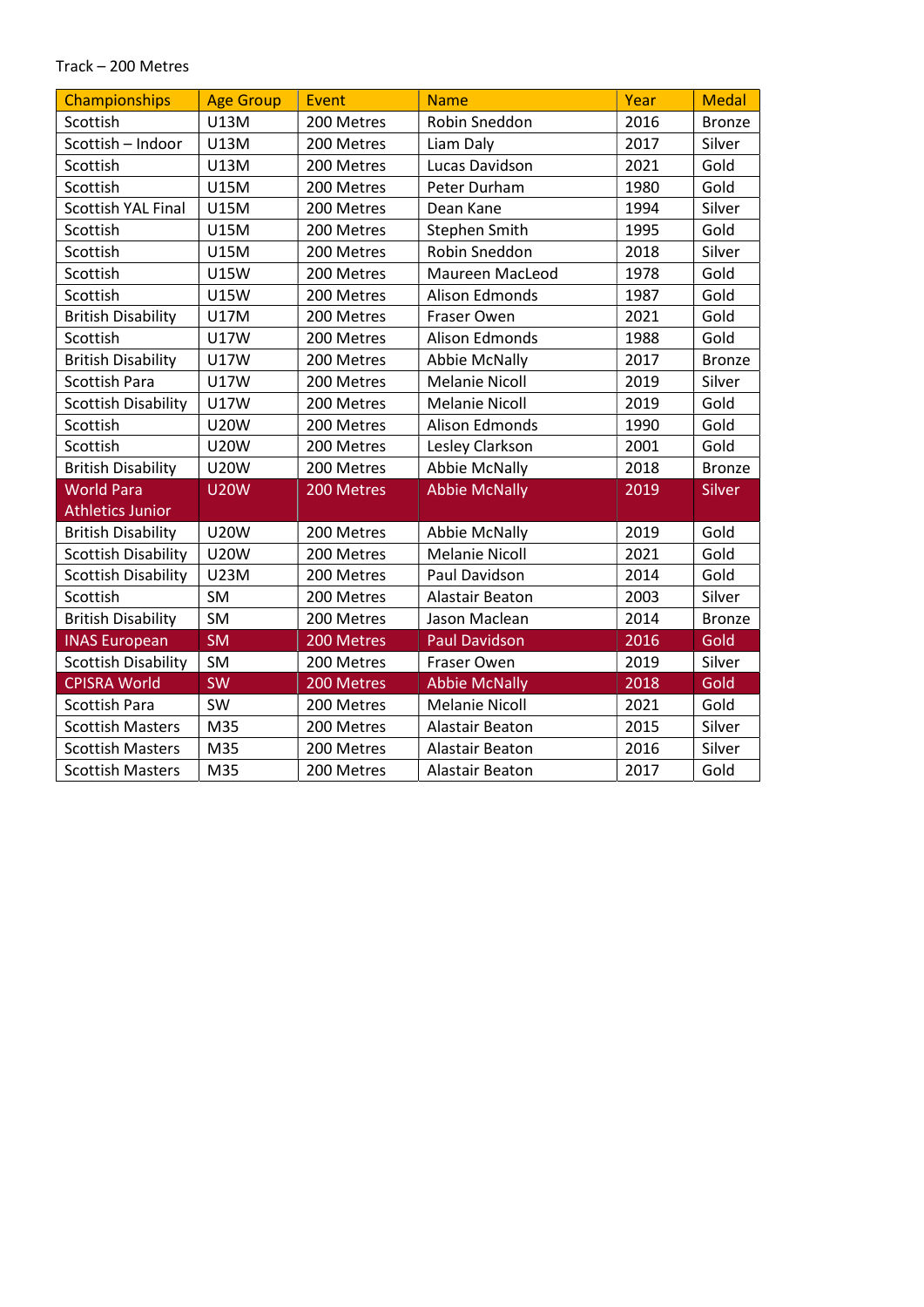#### Track – 300 Metres / 400 Metres

| <b>Championships</b>       | <b>Age Group</b> | Event      | <b>Name</b>              | Year | <b>Medal</b>  |
|----------------------------|------------------|------------|--------------------------|------|---------------|
| Scottish YAL Final         | <b>U15M</b>      | 300 Metres | Andrew Smith             | 2012 | <b>Bronze</b> |
| Scottish                   | <b>U15W</b>      | 300 Metres | Abbie Harrison           | 2019 | <b>Bronze</b> |
| Scottish                   | <b>U15M</b>      | 400 Metres | Christopher Brogan       | 1979 | Gold          |
| Scottish                   | <b>U15M</b>      | 400 Metres | <b>Stuart Sutherland</b> | 1992 | Gold          |
| Scottish                   | <b>U15M</b>      | 400 Metres | Calum Scott-Woodhouse    | 2000 | Gold          |
| Scottish - Indoor          | <b>U15M</b>      | 400 Metres | Adam Broadbent           | 1994 | Gold          |
| Scottish                   | <b>U17M</b>      | 400 Metres | <b>Grant Burnett</b>     | 2001 | Gold          |
| Scottish                   | <b>U17M</b>      | 400 Metres | Andrew Smith             | 2014 | Gold          |
| Scottish - Indoor          | <b>U20W</b>      | 400 Metres | Lesley Clarkson          | 2001 | Gold          |
| British - Indoor           | <b>U20W</b>      | 400 Metres | Lesley Clarkson          | 2001 | Gold          |
| Scottish                   | <b>U20W</b>      | 400 Metres | Lesley Clarkson          | 1999 | Gold          |
| Scottish                   | <b>U20W</b>      | 400 Metres | Jade MacLaren            | 2006 | Gold          |
| Scottish                   | <b>U20W</b>      | 400 Metres | Gillian Gordon           | 2016 | Silver        |
| Scottish Disability        | <b>U20W</b>      | 400 Metres | <b>Melanie Nicoll</b>    | 2021 | Gold          |
| Scottish                   | <b>U23M</b>      | 400 Metres | <b>Grant Burnett</b>     | 2005 | Gold          |
| Scottish                   | <b>U23M</b>      | 400 Metres | <b>Grant Burnett</b>     | 2006 | Gold          |
| <b>Scottish Disability</b> | <b>U23M</b>      | 400 Metres | Paul Davidson            | 2014 | Gold          |
| Scottish - Indoor          | SM               | 400 Metres | Jamie Bowie              | 2009 | <b>Bronze</b> |
| Scottish                   | SM               | 400 Metres | Jamie Bowie              | 2009 | Silver        |
| Scottish - Indoor          | SM               | 400 Metres | Jamie Bowie              | 2010 | Gold          |
| Scottish - Indoor          | SM               | 400 Metres | Jamie Bowie              | 2011 | Gold          |
| Scottish - Indoor          | SM               | 400 Metres | Jamie Bowie              | 2012 | Gold          |
| Scottish - Indoor          | SM               | 400 Metres | Jamie Bowie              | 2013 | Silver        |
| Scottish                   | SM               | 400 Metres | Andrew Smith             | 2014 | Silver        |
| <b>INAS European</b>       | <b>SM</b>        | 400 Metres | <b>Paul Davidson</b>     | 2016 | <b>Bronze</b> |
| <b>Scottish Disability</b> | SM               | 400 Metres | Finlay MacLennan         | 2019 | Silver        |
| Scottish                   | SW               | 400 Metres | Lesley Clarkson          | 2001 | Silver        |
| Scottish                   | SW               | 400 Metres | Lesley Clarkson          | 2002 | <b>Bronze</b> |
| Scottish                   | SW               | 400 Metres | Lesley Clarkson          | 2003 | Silver        |
| Scottish - Indoor          | SW               | 400 Metres | Anna Nelson              | 2015 | <b>Bronze</b> |
| Scottish                   | SW               | 400 Metres | <b>Eleanor Briggs</b>    | 2016 | <b>Bronze</b> |
| Scottish - Indoor          | SW               | 400 Metres | Anna Nelson              | 2018 | Silver        |
| <b>World Masters</b>       | <b>W40</b>       | 400 Metres | <b>Dianne MacKenzie</b>  | 1999 | <b>Bronze</b> |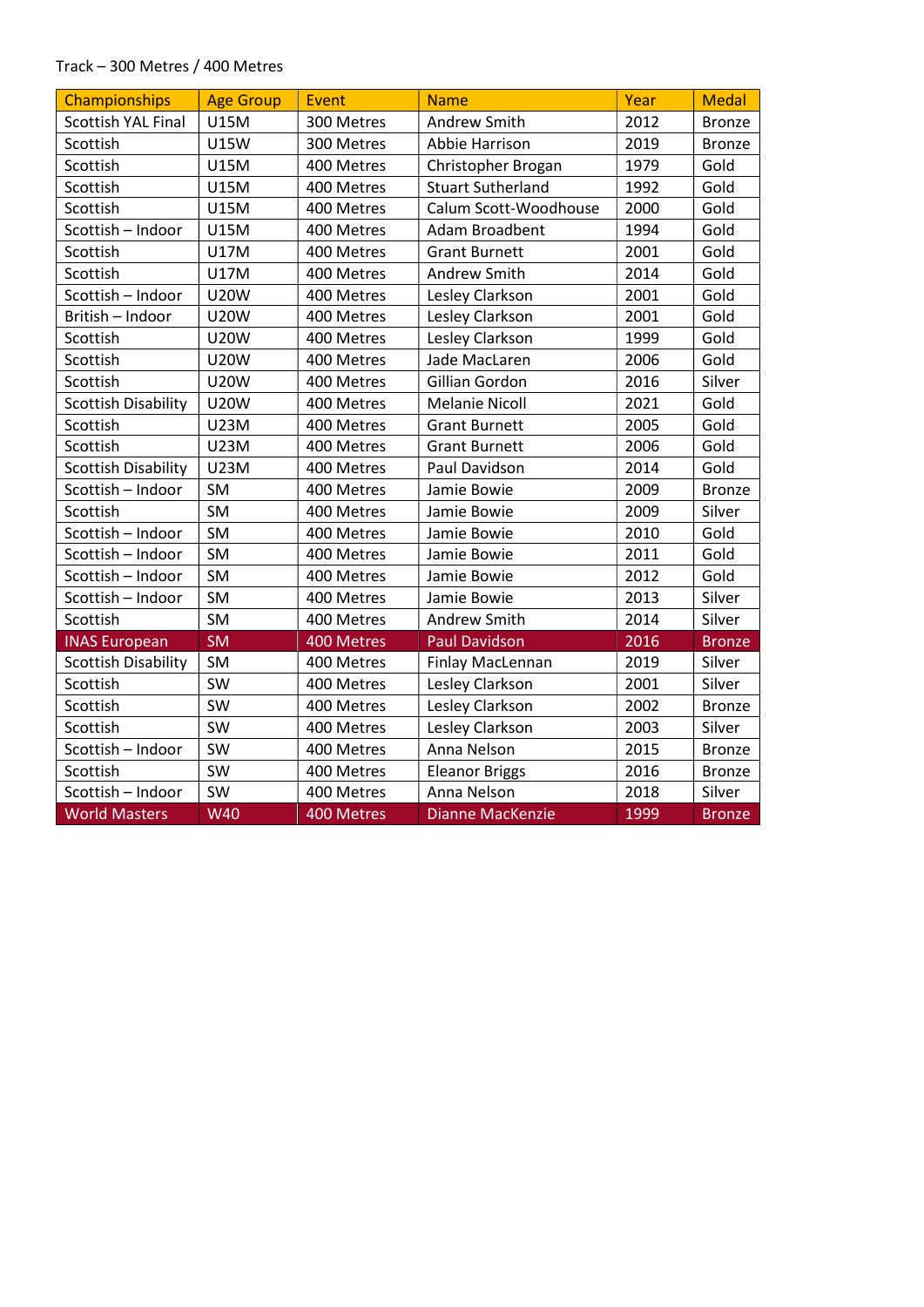#### Track – 800 Yards / 800 Metres

| Championships                       | <b>Age Group</b> | Event      | <b>Name</b>                       | Year | <b>Medal</b>            |
|-------------------------------------|------------------|------------|-----------------------------------|------|-------------------------|
| Scottish                            | Juniors          | 800 Yards  | Roderick McFarquhar               | 1960 | Gold                    |
| Scottish - Indoor                   | U13M             | 800 Metres | Lachlan Buchanan                  | 2018 | Gold                    |
| Scottish                            | U13M             | 800 Metres | Lachlan Buchanan                  | 2018 | Gold                    |
| Scottish - Indoor                   | U13W             | 800 Metres | Stroma Fraser                     | 2017 | Silver                  |
| Scottish                            | U13W             | 800 Metres | <b>Stroma Fraser</b>              | 2017 | Silver                  |
| Scottish - Indoor                   | U13W             | 800 Metres | <b>Stroma Fraser</b>              | 2018 | Gold                    |
| Scottish                            | U13W             | 800 Metres | <b>Stroma Fraser</b>              | 2018 | Gold                    |
| Scottish                            | U13W             | 800 Metres | Lois Macrae                       | 2021 | Gold                    |
| Scottish                            | <b>U15M</b>      | 800 Metres | Joe Arnaud                        | 2014 | Gold                    |
| Scottish                            | <b>U15W</b>      | 800 Metres | Alexina MacArthur                 | 2000 | Gold                    |
| Scottish                            | U17M             | 800 Metres | Joe Arnaud                        | 2016 | Silver                  |
| Scottish                            | <b>U20M</b>      | 800 Metres | Luke Davidson                     | 2019 | <b>Bronze</b>           |
| Scottish                            | <b>SM</b>        | 800 Metres | Stephen Mackay                    | 2014 | <b>Bronze</b>           |
| Scottish                            | SM               | 800 Metres | Stephen Mackay                    | 2015 | Silver                  |
| Scottish - Indoor                   | SM               | 800 Metres | Stephen Mackay                    | 2017 |                         |
| Scottish                            | SM               | 800 Metres | Stephen Mackay                    | 2019 | <b>Bronze</b><br>Silver |
| <b>Scottish Disability</b>          | SM               | 800 Metres |                                   | 2019 | Silver                  |
|                                     | SW               |            | Finlay MacLennan<br>Sheila Gollan | 1991 |                         |
| Scottish                            |                  | 800 Metres |                                   |      | <b>Bronze</b>           |
| <b>Scottish Masters</b><br>- Indoor | M35              | 800 Metres | Dean Kane                         | 2016 | Silver                  |
|                                     | M35              |            | Dean Kane                         | 2016 |                         |
| <b>Scottish Masters</b>             |                  | 800 Metres |                                   |      | <b>Bronze</b>           |
|                                     |                  |            |                                   |      |                         |
| <b>Scottish Masters</b>             | M35              | 800 Metres | Dean Kane                         | 2017 | <b>Bronze</b>           |
| <b>Asia Pacific</b>                 | M35              | 800 Metres | Dean Kane                         | 2018 | <b>Silver</b>           |
| <b>Masters Games</b>                |                  |            |                                   |      |                         |
| European                            | M35              | 800 Metres | Dean Kane                         | 2019 | Silver                  |
| <b>Masters Games</b>                |                  |            | <b>Tom McWilliam</b>              |      |                         |
| <b>Scottish Masters</b><br>- Indoor | M40              | 800 Metres |                                   | 2013 | Gold                    |
|                                     |                  |            |                                   |      |                         |
| <b>Scottish Masters</b><br>- Indoor | W45              | 800 Metres | Julie Wilson                      | 2016 | Silver                  |
| <b>Scottish Masters</b>             | W45              | 800 Metres | Julie Wilson                      |      | Gold                    |
|                                     |                  |            |                                   | 2016 |                         |
| <b>Scottish Masters</b>             | W45              | 800 Metres | Julie Wilson                      | 2017 | Gold                    |
| - Indoor                            | W45              |            |                                   |      |                         |
| British Masters-                    |                  | 800 Metres | Julie Wilson                      | 2017 | <b>Bronze</b>           |
| Indoor<br><b>Scottish Masters</b>   | W50              | 800 Metres | Julie Wilson                      |      | Gold                    |
|                                     |                  |            |                                   | 2018 |                         |
| - Indoor<br>British Masters-        | W50              | 800 Metres | Julie Wilson                      | 2018 | <b>Bronze</b>           |
| Indoor                              |                  |            |                                   |      |                         |
| <b>Scottish Masters</b>             |                  |            |                                   | 2018 |                         |
|                                     | W50              | 800 Metres | Julie Wilson                      |      | Silver                  |
| <b>British Masters</b>              | W50              | 800 Metres | Julie Wilson                      | 2021 | <b>Bronze</b>           |
| <b>Scottish Masters</b>             | W50              | 800 Metres | Julie Wilson                      | 2022 | Gold                    |
| - Indoor<br>British Masters-        | W50              | 800 Metres | Julie Wilson                      | 2022 | Gold                    |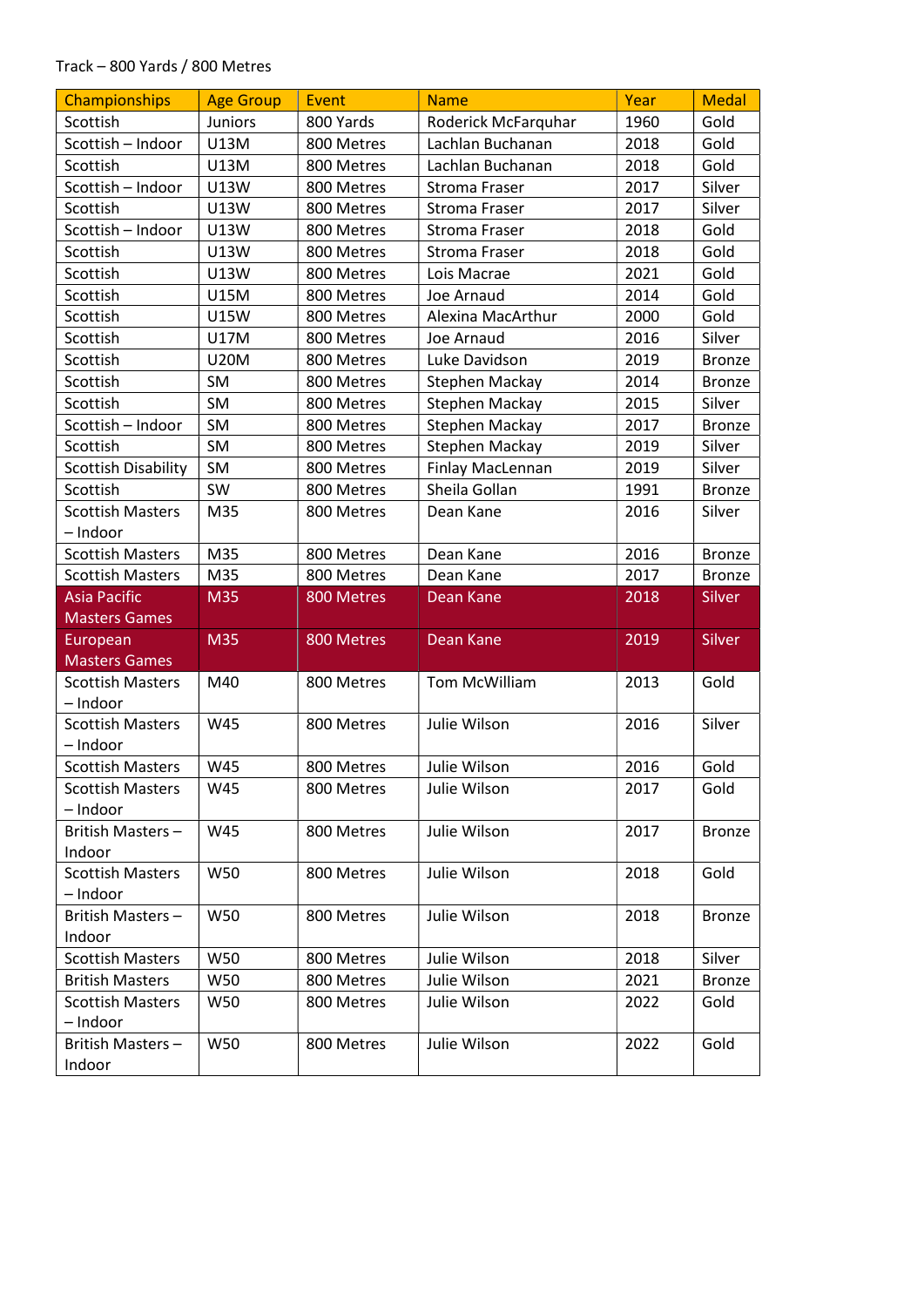#### Track – 1200 Metres / 1500 Metres

| Championships              | <b>Age Group</b> | Event       | <b>Name</b>            | Year | <b>Medal</b>  |
|----------------------------|------------------|-------------|------------------------|------|---------------|
| <b>British YAL Final</b>   | U13M             | 1500 Metres | <b>Andrew Macrae</b>   | 1988 | Gold          |
| Scottish - Indoor          | U13W             | 1500 Metres | <b>Grace MacDonald</b> | 2018 | <b>Bronze</b> |
| Scottish - Indoor          | <b>U15M</b>      | 1500 Metres | Lachlan Buchanan       | 2020 | <b>Bronze</b> |
| Scottish                   | <b>U15W</b>      | 1500 Metres | <b>Anna Cairns</b>     | 2019 | Silver        |
| Scottish                   | <b>U17M</b>      | 1500 Metres | Simon MacIntyre        | 1998 | Gold          |
| Scottish - Indoor          | <b>U17W</b>      | 1500 Metres | <b>Emily Andrew</b>    | 2017 | <b>Bronze</b> |
| Scottish - Indoor          | <b>U20M</b>      | 1500 Metres | Luke Davidson          | 2019 | <b>Bronze</b> |
| Scottish                   | <b>U20W</b>      | 1500 Metres | Mhairi MacLennan       | 2013 | Gold          |
| Scottish - Indoor          | <b>U20W</b>      | 1500 Metres | Lucy Massie            | 2016 | Silver        |
| Scottish - Indoor          | SM               | 1500 Metres | Stephen Mackay         | 2016 | <b>Bronze</b> |
| <b>Scottish Disability</b> | SM               | 1500 Metres | Finlay MacLennan       | 2018 | <b>Bronze</b> |
| Scottish - Indoor          | SW               | 1500 Metres | Jenny Bannerman        | 2016 | <b>Bronze</b> |
| British Masters-           | M35              | 1500 Metres | Dean Kane              | 2015 | <b>Bronze</b> |
| Indoor                     |                  |             |                        |      |               |
| <b>Scottish Masters</b>    | M35              | 1500 Metres | <b>Tony Golabek</b>    | 2018 | <b>Bronze</b> |
| <b>Asia Pacific</b>        | M35              | 1500 Metres | <b>Dean Kane</b>       | 2018 | <b>Silver</b> |
| <b>Masters Games</b>       |                  |             |                        |      |               |
| European                   | M35              | 1500 Metres | Dean Kane              | 2019 | Silver        |
| <b>Masters Games</b>       |                  |             |                        |      |               |
| <b>Scottish Masters</b>    | W45              | 1500 Metres | Julie Wilson           | 2016 | Gold          |
| <b>Scottish Masters</b>    | W45              | 1500 Metres | Julie Wilson           | 2017 | Gold          |
| - Indoor                   |                  |             |                        |      |               |
| British Masters-           | W45              | 1500 Metres | Julie Wilson           | 2017 | Silver        |
| Indoor                     |                  |             |                        |      |               |
| <b>Scottish Masters</b>    | <b>W50</b>       | 1500 Metres | Julie Wilson           | 2018 | Gold          |
| - Indoor                   |                  |             |                        |      |               |
| British Masters-           | <b>W50</b>       | 1500 Metres | Julie Wilson           | 2018 | Silver        |
| Indoor                     |                  |             |                        |      |               |
| <b>Scottish Masters</b>    | <b>W50</b>       | 1500 Metres | Julie Wilson           | 2018 | Silver        |
| <b>Scottish Masters</b>    | W50              | 1500 Metres | Julie Wilson           | 2020 | Gold          |
| - Indoor                   |                  |             |                        |      |               |
| British Masters-           | W50              | 1500 Metres | Julie Wilson           | 2022 | Silver        |
| Indoor                     |                  |             |                        |      |               |
| <b>Scottish Masters</b>    | M60              | 1500 Metres | Ian Johnstone          | 2015 | Gold          |
| - Indoor                   |                  |             |                        |      |               |
| <b>Scottish Masters</b>    | M65              | 1500 Metres | lan Johnstone          | 2015 | <b>Bronze</b> |
| - Indoor                   |                  |             |                        |      |               |
| <b>Scottish Masters</b>    | M70              | 1500 Metres | Ian Johnstone          | 2021 | Gold          |
| <b>Scottish Masters</b>    | M70              | 1500 Metres | Ian Johnstone          | 2022 | Silver        |
| - Indoor                   |                  |             |                        |      |               |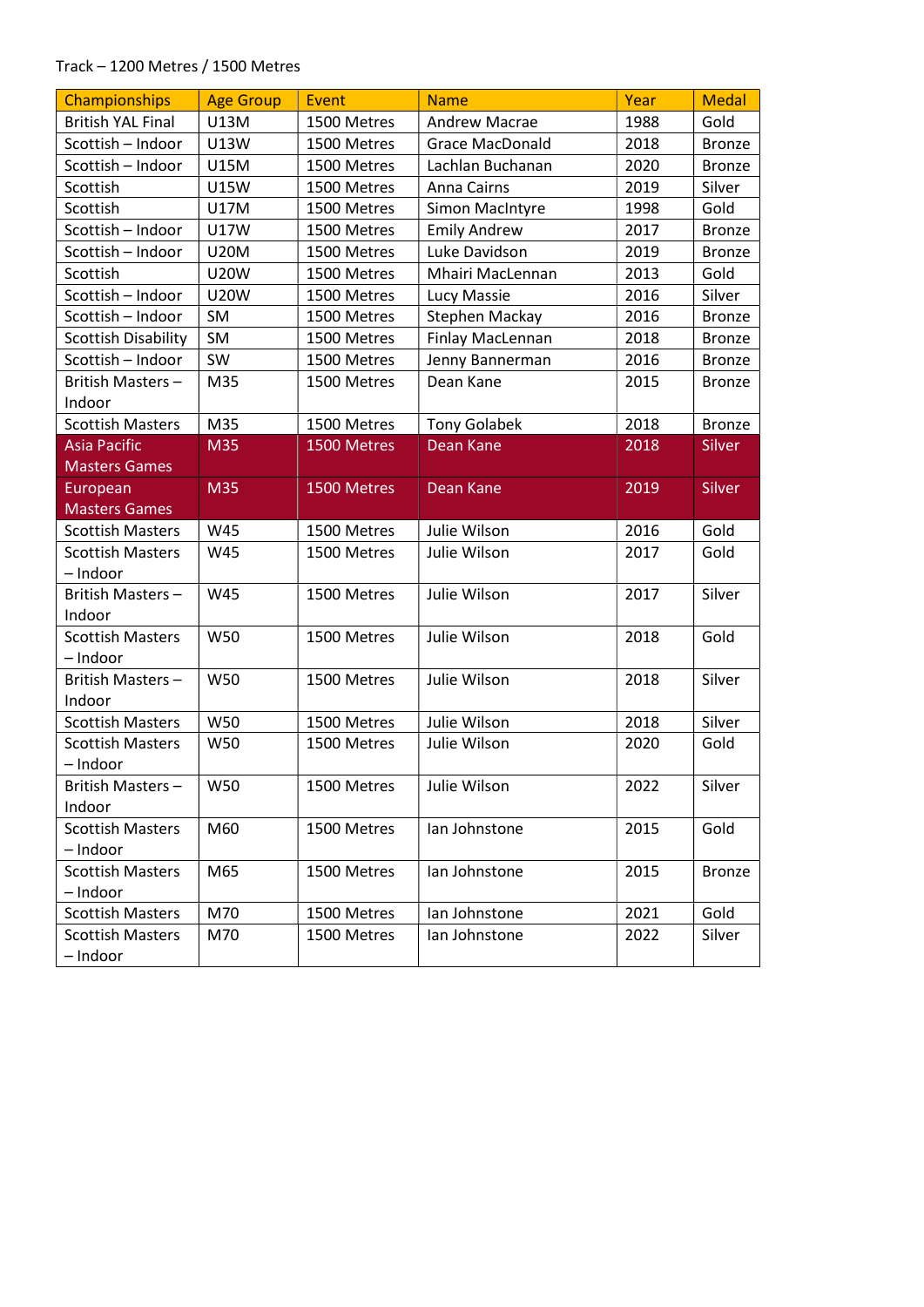#### Track – 3000 Metres / 5000 Metres / 10000 Metres

| Championships           | <b>Age Group</b> | Event        | <b>Name</b>             | Year | <b>Medal</b>  |
|-------------------------|------------------|--------------|-------------------------|------|---------------|
| Scottish - Indoor       | U17M             | 3000 Metres  | <b>Lucas Cairns</b>     | 2020 | Silver        |
| Scottish                | <b>U20W</b>      | 3000 Metres  | Megan Keith             | 2021 | Gold          |
| <b>British</b>          | <b>U20W</b>      | 3000 Metres  | Megan Keith             | 2021 | Gold          |
| Scottish - Indoor       | SM               | 3000 Metres  | Stephen Mackay          | 2020 | Silver        |
| Scottish                | SW               | 3000 Metres  | Julie Wilson            | 1988 | <b>Bronze</b> |
| British Masters-        | M35              | 3000 Metres  | Dean Kane               | 2016 | Silver        |
| Indoor                  |                  |              |                         |      |               |
| British Masters-        | M35              | 3000 Metres  | Dean Kane               | 2019 | Silver        |
| Indoor                  |                  |              |                         |      |               |
| <b>Scottish Masters</b> | W45              | 3000 Metres  | Julie Wilson            | 2016 | Gold          |
| <b>Scottish Masters</b> | W45              | 3000 Metres  | Julie Wilson            | 2017 | Gold          |
| - Indoor                |                  |              |                         |      |               |
| <b>Scottish Masters</b> | W50              | 3000 Metres  | Julie Wilson            | 2018 | Silver        |
| - Indoor                |                  |              |                         |      |               |
| <b>Scottish Masters</b> | W50              | 3000 Metres  | Julie Wilson            | 2020 | Gold          |
| - Indoor                |                  |              |                         |      |               |
| <b>Scottish Masters</b> | W50              | 3000 Metres  | Julie Wilson            | 2022 | Gold          |
| - Indoor                |                  |              |                         |      |               |
| <b>Scottish Masters</b> | M60              | 3000 Metres  | lan Johnstone           | 2015 | Gold          |
| - Indoor                |                  |              |                         |      |               |
| British Masters-        | M60              | 3000 Metres  | lan Johnstone           | 2015 | <b>Bronze</b> |
| Indoor                  |                  |              |                         |      |               |
| <b>Scottish Masters</b> | M60              | 3000 Metres  | lan Johnstone           | 2016 | Gold          |
| - Indoor                |                  |              |                         |      |               |
| <b>Scottish Masters</b> | M70              | 3000 Metres  | lan Johnstone           | 2022 | Silver        |
| - Indoor                |                  |              |                         |      |               |
| Scottish                | <b>U23M</b>      | 5000 Metres  | Cameron Young           | 2018 | <b>Bronze</b> |
| England                 | <b>U23W</b>      | 5000 Metres  | Mhairi MacLennan        | 2017 | <b>Bronze</b> |
| Scottish                | SW               | 5000 Metres  | Mhairi MacLennan        | 2016 | <b>Bronze</b> |
| Scottish                | SW               | 5000 Metres  | Mhairi MacLennan        | 2017 | Silver        |
| Scottish                | SW               | 5000 Metres  | Mhairi MacLennan        | 2018 | Gold          |
| <b>British Masters</b>  | M35              | 5000 Metres  | <b>Tony Golabek</b>     | 2016 | Bronze        |
| <b>Scottish Masters</b> | M35              | 5000 Metres  | Donnie MacDonald        | 2017 | <b>Bronze</b> |
| <b>Asia Pacific</b>     | M35              | 5000 Metres  | Dean Kane               | 2018 | <b>Silver</b> |
| <b>Masters Games</b>    |                  |              |                         |      |               |
| European                | M35              | 5000 Metres  | Dean Kane               | 2019 | Silver        |
| <b>Masters Games</b>    |                  |              |                         |      |               |
| <b>Scottish Masters</b> | M60              | 5000 Metres  | Ian Johnstone           | 2012 | Gold          |
| <b>Scottish Masters</b> | M65              | 5000 Metres  | Alex Sutherland         | 2015 | Gold          |
| <b>Scottish Masters</b> | M65              | 5000 Metres  | lan Johnstone           | 2019 | Silver        |
| European                | <b>SW</b>        | 10000 Metres | <b>Mhairi MacLennan</b> | 2019 | Gold          |
| 10000m Cup              |                  |              | (Part of GB Team)       |      |               |
| England                 | SW               | 10000 Metres | Mhairi MacLennan        | 2021 | Gold          |
| <b>Scottish Masters</b> | M65              | 10000 Metres | Ian Johnstone           | 2019 | Silver        |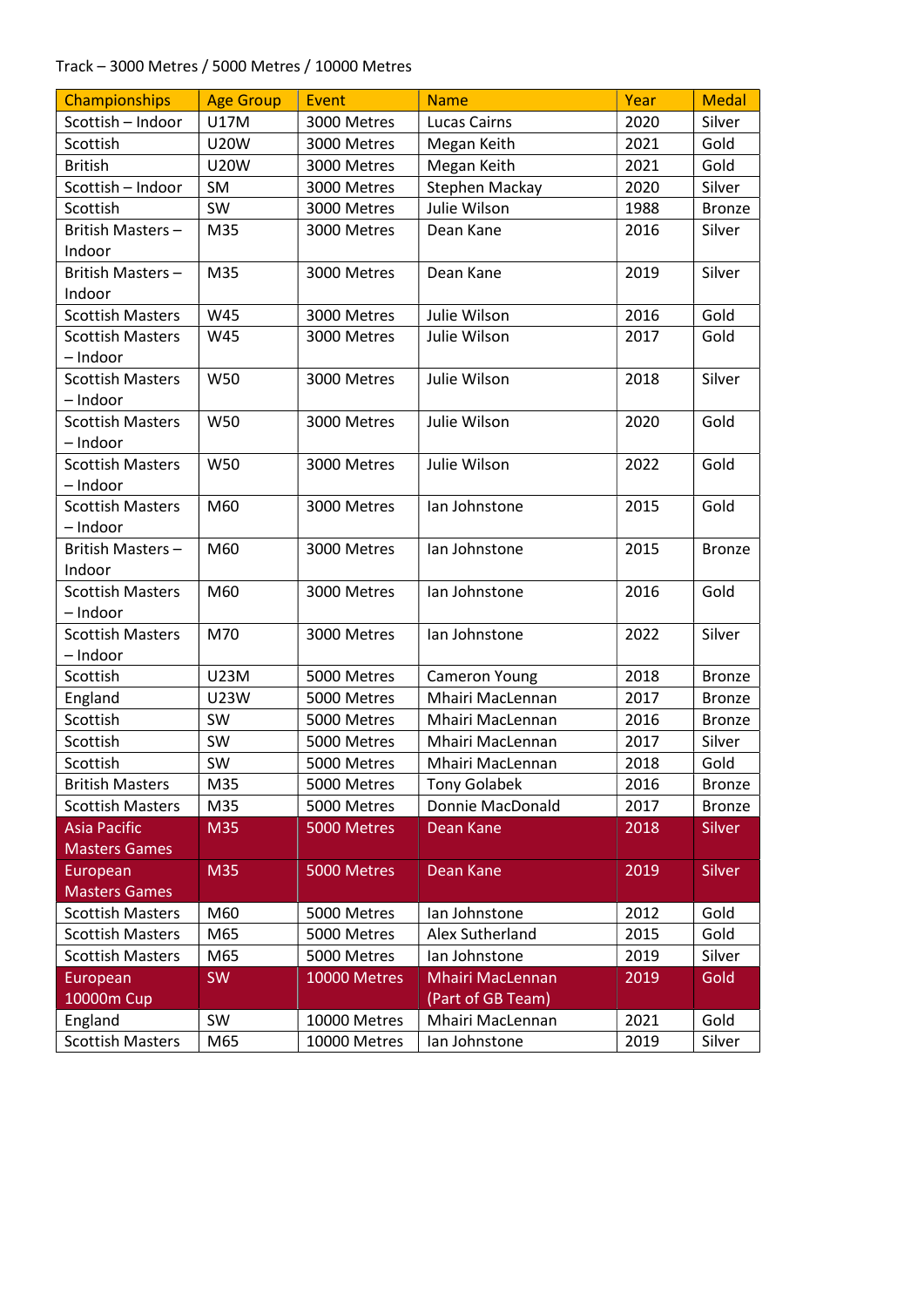#### Track – Hurdles

| <b>Championships</b> | <b>Age Group</b> | Event        | <b>Name</b>          | Year | <b>Medal</b>  |
|----------------------|------------------|--------------|----------------------|------|---------------|
| Scottish - Indoor    | <b>SM</b>        | 60m Hurdles  | <b>Neil Fraser</b>   | 1988 | Gold          |
| Scottish - Indoor    | SM               | 60m Hurdles  | Neil Fraser          | 1990 | Silver        |
| Scottish - Indoor    | SM               | 60m Hurdles  | <b>Neil Fraser</b>   | 1991 | Gold          |
| Scottish             | <b>U13W</b>      | 70m Hurdles  | <b>Stroma Fraser</b> | 2018 | <b>Bronze</b> |
| Scottish             | U13M             | 75m Hurdles  | Keith Baldwin        | 1993 | Gold          |
| Scottish             | <b>U15W</b>      | 75m Hurdles  | Eilidh Johnson       | 1985 | Gold          |
| Scottish             | <b>U17W</b>      | 80m Hurdles  | <b>Ellie Stone</b>   | 2017 | <b>Bronze</b> |
| Scottish             | <b>U17M</b>      | 100m Hurdles | <b>Neil Fraser</b>   | 1980 | Gold          |
| Scottish             | <b>U17M</b>      | 100m Hurdles | <b>Andrew Thain</b>  | 1984 | Gold          |
| Scottish             | <b>U20M</b>      | 110m Hurdles | <b>Neil Fraser</b>   | 1982 | Gold          |
| Scottish             | <b>U20M</b>      | 110m Hurdles | <b>Andrew Thain</b>  | 1985 | Gold          |
| Scottish             | <b>U20M</b>      | 110m Hurdles | Andrew Thain         | 1986 | Gold          |
| Scottish             | SM               | 110m Hurdles | <b>Neil Fraser</b>   | 1981 | Silver        |
| Scottish             | <b>SM</b>        | 110m Hurdles | <b>Neil Fraser</b>   | 1983 | Gold          |
| Scottish             | SM               | 110m Hurdles | Neil Fraser          | 1984 | Silver        |
| Scottish             | SM               | 110m Hurdles | Neil Fraser          | 1986 | Gold          |
| Scottish             | SM               | 110m Hurdles | <b>Neil Fraser</b>   | 1987 | Gold          |
| Scottish             | SM               | 110m Hurdles | <b>Neil Fraser</b>   | 1988 | Gold          |
| Scottish             | <b>U17W</b>      | 300m Hurdles | Stroma Fraser        | 2021 | Silver        |
| Scottish             | <b>U17M</b>      | 400m Hurdles | Ruairidh Munro       | 2018 | Gold          |
| Scottish             | <b>U20M</b>      | 400m Hurdles | Murray Ingram        | 1992 | Gold          |
| Scottish             | <b>U20W</b>      | 400m Hurdles | Anna Nelson          | 2014 | Gold          |
| Scottish             | <b>U20W</b>      | 400m Hurdles | Gillian Gordon       | 2017 | <b>Bronze</b> |
| Scottish             | SW               | 400m Hurdles | Anna Nelson          | 2015 | <b>Bronze</b> |
| Scottish             | SW               | 400m Hurdles | Anna Nelson          | 2016 | <b>Bronze</b> |
| Scottish             | SW               | 400m Hurdles | Anna Nelson          | 2017 | <b>Bronze</b> |
| Scottish             | <b>SW</b>        | 400m Hurdles | Anna Nelson          | 2018 | Silver        |

## Track – Steeplechase

| Championships           | <b>Age Group</b> | Event                | <b>Name</b>         | Year | Medal         |
|-------------------------|------------------|----------------------|---------------------|------|---------------|
| Scottish                | U15M             | 1500m SC             | Duncan Hards        | 1988 | Gold          |
| <b>World Masters</b>    | W45              | 2000 <sub>m</sub> SC | Julie Wilson        | 2016 | <b>Bronze</b> |
| <b>British Masters</b>  | M35              | 3000m SC             | <b>Tony Golabek</b> | 2016 | Silver        |
| <b>Scottish Masters</b> | M35              | 3000m SC             | <b>Tony Golabek</b> | 2017 | Gold          |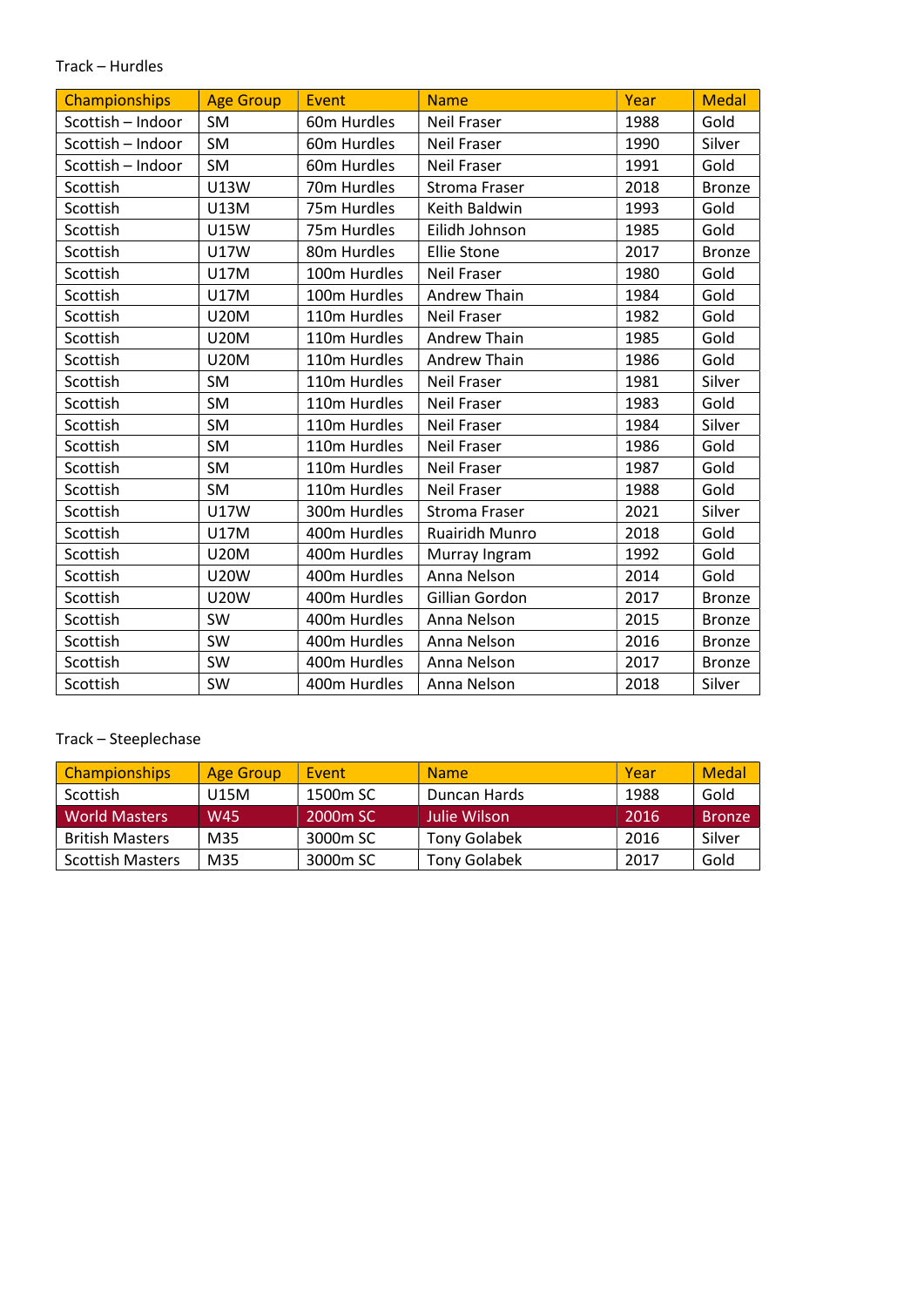#### Track & Field – Combined Events

| Championships                       | <b>Age Group</b>           | Event      | <b>Athlete</b>                    | Year | <b>Medal</b>  |
|-------------------------------------|----------------------------|------------|-----------------------------------|------|---------------|
| Scottish - Indoor                   | U13M                       | Pentathlon | <b>Connell MacDonald</b>          | 2009 | Gold          |
| Scottish                            | U13M                       | Pentathlon | <b>Connell MacDonald</b>          | 2009 | Gold          |
| Scottish                            | U13M                       | Pentathlon | <b>Andrew Macfarlane</b>          | 2013 | Gold          |
| Scottish                            | U13M                       | Pentathlon | <b>Ben Sharpe</b>                 | 2016 | <b>Bronze</b> |
| Scottish - Indoor                   | <b>U13W</b>                | Pentathlon | <b>Stroma Fraser</b>              | 2018 | Silver        |
| Scottish                            | <b>U13W</b>                | Pentathlon | <b>Stroma Fraser</b>              | 2018 | Gold          |
| Scottish                            | <b>U15W</b>                | Pentathlon | <b>Stroma Fraser</b>              | 2019 | Silver        |
| Scottish - Indoor                   | <b>U15W</b>                | Pentathlon | <b>Stroma Fraser</b>              | 2020 | Silver        |
| Scottish - Indoor                   | <b>U17W</b>                | Pentathlon | <b>Stroma Fraser</b>              | 2022 | Gold          |
| Scottish - Indoor                   | <b>U20W</b>                | Pentathlon | <b>Kirsty Roger</b>               | 1996 | Gold          |
| Scottish - Indoor                   | <b>U20W</b>                | Pentathlon | <b>Kirsty Roger</b>               | 1997 | Gold          |
| Scottish - Indoor                   | SW                         | Pentathlon | Jayne Barnetson                   | 1989 | Gold          |
| <b>Scottish Masters</b>             | M45                        | Pentathlon | Derek Glasgow                     | 2012 | Silver        |
| <b>British Masters</b>              | M45                        | Pentathlon |                                   | 2012 | Silver        |
| Scottish - Indoor                   | <b>U17M</b>                |            | Derek Glasgow                     | 2020 | Silver        |
|                                     |                            | Heptathlon | Alister Mackay<br>Paula Gass      |      | Gold          |
| Scottish                            | <b>U17W</b><br><b>U17W</b> | Heptathlon |                                   | 2009 | Gold          |
| Scottish                            |                            | Heptathlon | Stroma Fraser                     | 2021 | Silver        |
| Scottish - Indoor                   | <b>U20M</b>                | Heptathlon | Alister Mackay<br>David Barnetson | 2022 | Gold          |
| Scottish - Indoor                   | SM                         | Heptathlon |                                   | 1991 |               |
| Scottish                            | SW                         | Heptathlon | Jayne Barnetson                   | 1988 | Gold          |
| <b>Scottish Masters</b>             | M45                        | Heptathlon | Derek Glasgow                     | 2010 | Gold          |
| - Indoor                            |                            |            |                                   |      |               |
| <b>Scottish Masters</b><br>- Indoor | M45                        | Heptathlon | Derek Glasgow                     | 2011 | Gold          |
|                                     | M45                        |            |                                   | 2013 | Silver        |
| <b>Scottish Masters</b><br>- Indoor |                            | Heptathlon | Derek Glasgow                     |      |               |
| <b>Scottish Masters</b>             | M45                        |            | Derek Glasgow                     | 2014 | Gold          |
| - Indoor                            |                            | Heptathlon |                                   |      |               |
| <b>Scottish Masters</b>             | M50                        | Heptathlon | Derek Glasgow                     | 2015 | Silver        |
| - Indoor                            |                            |            |                                   |      |               |
| <b>Scottish Masters</b>             | M50                        | Heptathlon | Derek Glasgow                     | 2017 | Gold          |
| - Indoor                            |                            |            |                                   |      |               |
| <b>Scottish Masters</b>             | M50                        | Heptathlon | Derek Glasgow                     | 2018 | Gold          |
| - Indoor                            |                            |            |                                   |      |               |
| Scottish                            | SM                         | Decathlon  | Alastair Taylor                   | 1990 | <b>Bronze</b> |
| Scottish                            | SM                         | Decathlon  | David Barnetson                   | 1991 | <b>Bronze</b> |
| Scottish                            | SM                         | Decathlon  | Matej Papp                        | 2019 | Silver        |
| <b>Scottish Masters</b>             | M40                        | Decathlon  | Derek Glasgow                     | 2006 | Gold          |
| <b>British Masters</b>              | M45                        | Decathlon  | Derek Glasgow                     | 2010 | <b>Bronze</b> |
| <b>Scottish Masters</b>             | M45                        | Decathlon  | Derek Glasgow                     | 2011 | Gold          |
| <b>Scottish Masters</b>             | M45                        | Decathlon  | Derek Glasgow                     | 2013 | Gold          |
| <b>Scottish Masters</b>             | M45                        | Decathlon  | Derek Glasgow                     | 2014 | Gold          |
| <b>British Masters</b>              |                            | Decathlon  |                                   | 2014 |               |
|                                     | M50<br>M50                 | Decathlon  | Derek Glasgow                     |      | Gold<br>Gold  |
| <b>Scottish Masters</b>             |                            |            | Derek Glasgow                     | 2015 |               |
| <b>Scottish Masters</b>             | M50                        | Decathlon  | Derek Glasgow                     | 2018 | Gold          |
| <b>Scottish Masters</b>             | M55                        | Decathlon  | Derek Glasgow                     | 2019 | Gold          |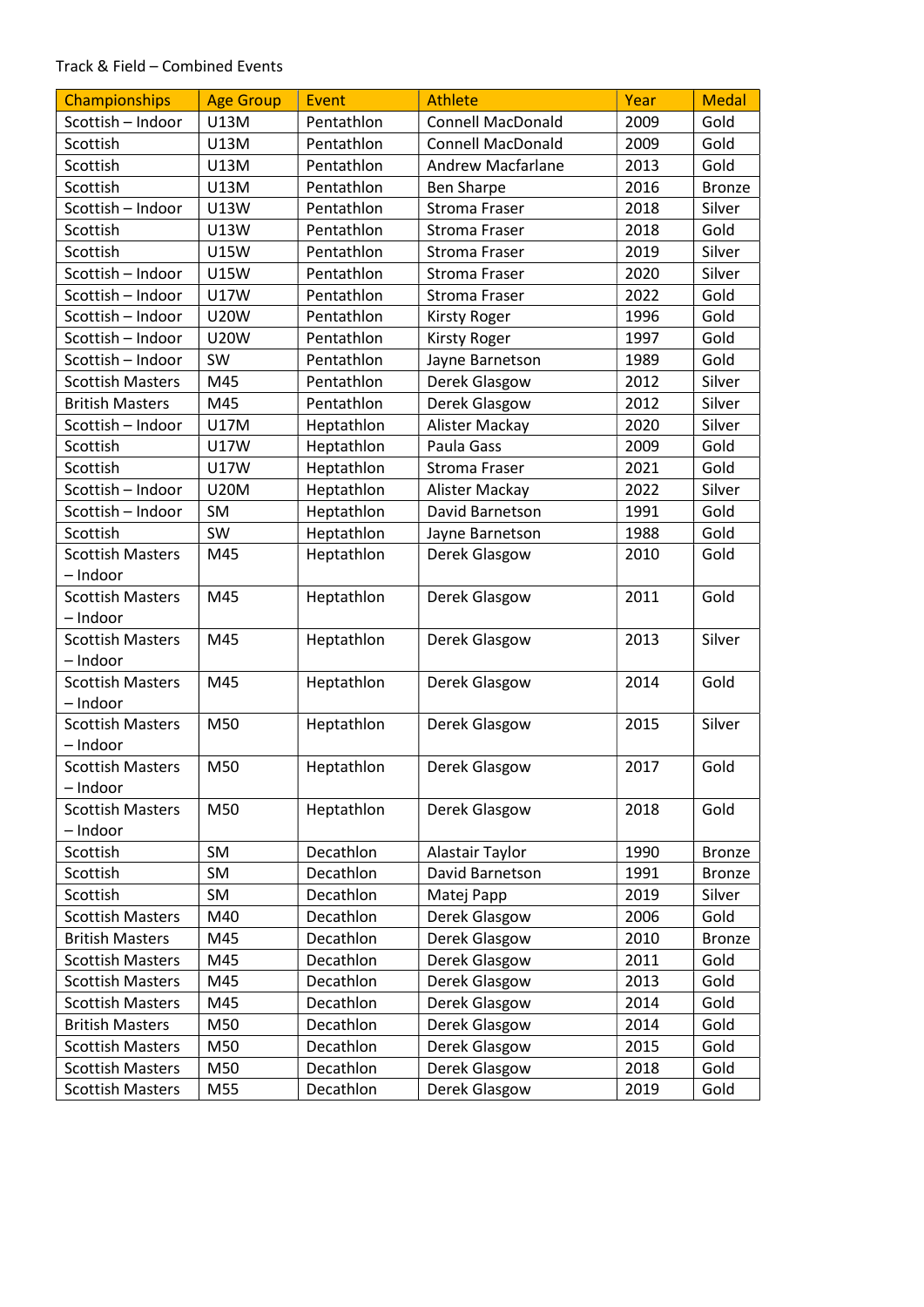| Championships           | <b>Age Group</b> | Event          | <b>Athlete</b>                          | Year | <b>Medal</b>  |
|-------------------------|------------------|----------------|-----------------------------------------|------|---------------|
| Scottish                | U13M             | 4 x 100 Metres |                                         | 2009 | Gold          |
| Scottish                | U13M             | 4 x 100 Metres | Liam Daly                               | 2016 | Gold          |
|                         |                  |                | Duncan MacDonald                        |      |               |
|                         |                  |                | Lucas Allan                             |      |               |
|                         |                  |                | Robin Sneddon                           |      |               |
| Scottish                | <b>U15W</b>      | 4 x 100 Metres |                                         | 1980 | Gold          |
| <b>Scottish Relays</b>  | <b>U15W</b>      | 4 x 100 Metres | <b>Kirsty Arnaud</b>                    | 2017 | Gold          |
|                         |                  |                | Jennifer MacKenzie                      |      |               |
|                         |                  |                | Chloe Cheyne                            |      |               |
| Scottish                | U17M             | 4 x 100 Metres |                                         | 1980 | Gold          |
| <b>British</b>          | U17M             | 4 x 100 Metres |                                         | 1994 | Gold          |
| <b>Scottish Relays</b>  | U17M             | 4 x 100 Metres | Callum Tynan                            | 2017 | <b>Bronze</b> |
|                         |                  |                | Joseph Pedrana                          |      |               |
|                         |                  |                | <b>Ruairidh Munro</b>                   |      |               |
|                         |                  |                | Stephen MacKenzie                       |      |               |
| <b>Scottish Relays</b>  | <b>U17W</b>      | 4x 100 Metres  | Marvellous Igbinidu                     | 2021 | Gold          |
|                         |                  |                | <b>Stroma Fraser</b>                    |      |               |
|                         |                  |                | Amy Mustarde                            |      |               |
|                         |                  |                | Abbie Harrison                          |      |               |
| <b>INAS European</b>    | <b>SM</b>        | 4 x 100 Metres | <b>Paul Davidson</b>                    | 2016 | Gold          |
|                         |                  |                | (Part of GB Team)                       |      |               |
| Scottish                | SW               | 4 x 100 Metres |                                         | 1981 | Gold          |
| <b>Scottish Relays</b>  | SW               | 4 x 100 Metres | Eilidh MaGill                           | 2017 | <b>Bronze</b> |
|                         |                  |                | <b>Heather Bruce</b>                    |      |               |
|                         |                  |                | Gillian Gordon                          |      |               |
|                         |                  |                | <b>Eleanor Briggs</b>                   |      |               |
| <b>World Masters</b>    | W45              | 4 x 100 Metres | <b>Audrey Munro</b>                     | 1999 | <b>Bronze</b> |
| Scottish                | U17M             | 4 x 400 Metres | Jamie Bowie                             | 1989 | Gold          |
| European                | <b>U23M</b>      | 4 x 400 Metres |                                         | 2011 | Gold          |
|                         |                  |                | (Part of GB Team)                       |      |               |
| <b>Special Olympics</b> | <b>SM</b>        | 4 x 400 Metres | <b>Donald Tuach</b>                     | 1991 | Gold          |
| <b>World Games</b>      |                  |                | (Part of GB Team)<br><b>Jamie Bowie</b> |      |               |
| World                   | <b>SM</b>        | 4 x 400 Metres | (Part of GB Team)                       | 2013 | <b>Bronze</b> |
| World - Indoors         | <b>SM</b>        | 4 x 400 Metres | Jamie Bowie                             | 2014 | <b>Silver</b> |
|                         |                  |                | (Part of GB Team)                       |      |               |
| <b>Scottish Relays</b>  | SW               | 4 x 400 Metres | Anna Nelson                             | 2017 | Gold          |
|                         |                  |                | <b>Heather Bruce</b>                    |      |               |
|                         |                  |                | Gillian Gordon                          |      |               |
|                         |                  |                | <b>Eleanor Briggs</b>                   |      |               |
| <b>World Masters</b>    | <b>W40</b>       | 4 x 400 Metres | <b>Dianne MacKenzie</b>                 | 1999 | Gold          |
| <b>Scottish Relays</b>  | U13M             | 3 x 800 Metres | Angus Rutter                            | 2016 | Gold          |
|                         |                  |                | <b>Lucas Cairns</b>                     |      |               |
|                         |                  |                | Duncan MacDonald                        |      |               |
| <b>Scottish Relays</b>  | U13W             | 3 x 800 Metres | Zoe Sharpe                              | 2018 | Gold          |
|                         |                  |                | <b>Grace MacDonald</b>                  |      |               |
|                         |                  |                | <b>Stroma Fraser</b>                    |      |               |
|                         |                  |                |                                         |      |               |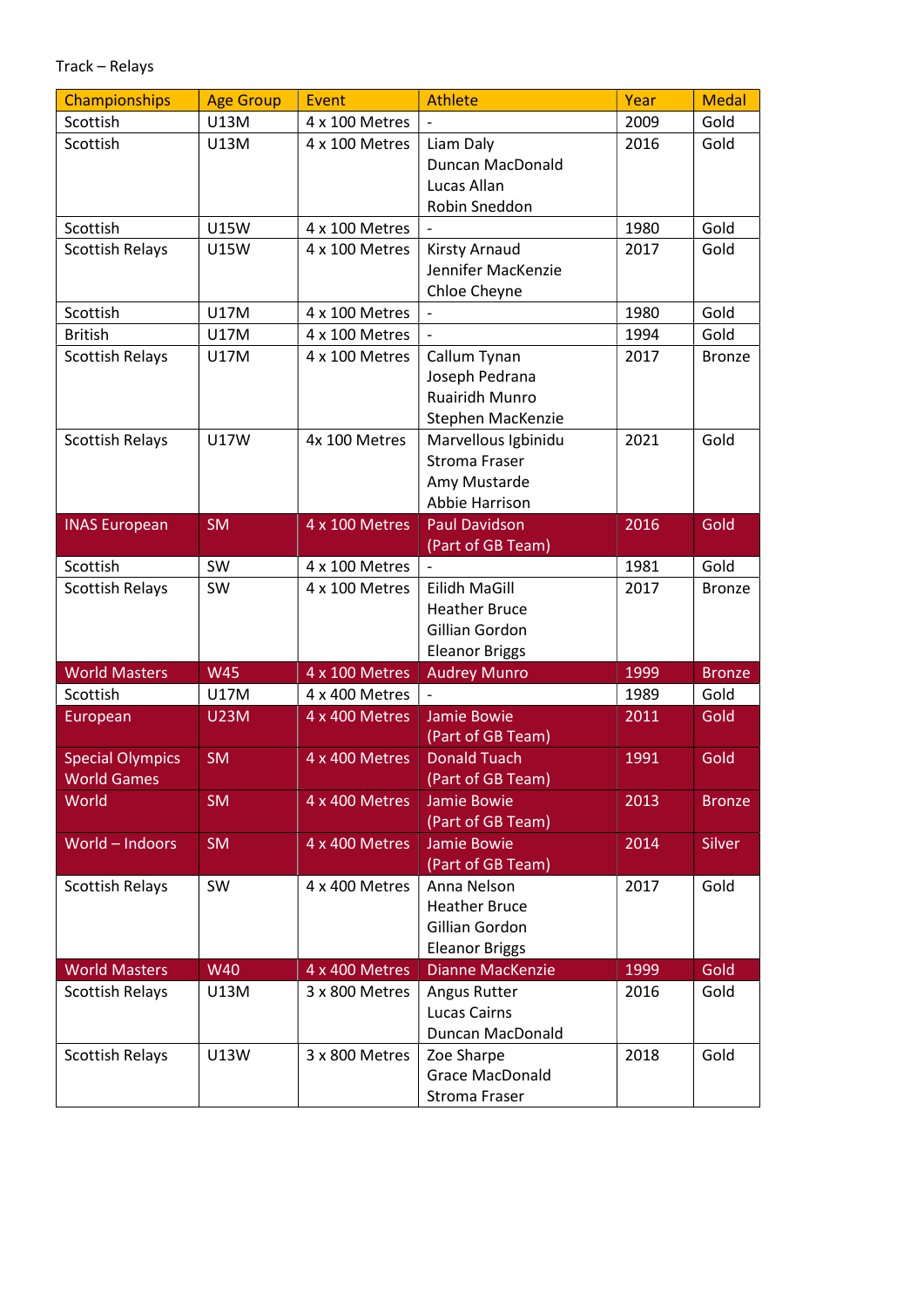## Field – High Jump (Junior Age Groups)

| Championships             | <b>Age Group</b> | Event     | <b>Athlete</b>        | Year | <b>Medal</b>  |
|---------------------------|------------------|-----------|-----------------------|------|---------------|
| Scottish                  | U13M             | High Jump | Iain Ramsay           | 1995 | Gold          |
| Scottish                  | U13M             | High Jump | lain Ramsay           | 1996 | Gold          |
| Scottish                  | <b>U15M</b>      | High Jump | <b>Neil Fraser</b>    | 1978 | Gold          |
| Scottish                  | <b>U15M</b>      | High Jump | Colin MacKinnon       | 1979 | Gold          |
| Scottish                  | <b>U15M</b>      | High Jump | David Barnetson       | 1986 | Gold          |
| <b>Scottish YAL Final</b> | <b>U15M</b>      | High Jump | Dean Kane             | 1994 | Silver        |
| <b>British YAL Final</b>  | <b>U15M</b>      | High Jump | Dean Kane             | 1994 | Silver        |
| Scottish - Indoor         | <b>U15M</b>      | High Jump | lain Ramsay           | 1998 | Gold          |
| Scottish                  | U15W             | High Jump | Charis Mair           | 2008 | Gold          |
| Scottish                  | U15W             | High Jump | Eilidh MacPherson     | 2016 | <b>Bronze</b> |
| Scottish                  | U17M             | High Jump | <b>Neil Fraser</b>    | 1979 | Gold          |
| Scottish                  | U17M             | High Jump | <b>Neil Fraser</b>    | 1980 | Gold          |
| Scottish                  | U17M             | High Jump | Thomas Leighton       | 1981 | Gold          |
| Scottish                  | U17M             | High Jump | <b>Eddie Leighton</b> | 1983 | Gold          |
| Scottish                  | U17M             | High Jump | <b>Eddie Leighton</b> | 1984 | Gold          |
| Scottish                  | U17M             | High Jump | David Barnetson       | 1987 | Gold          |
| Scottish                  | U17M             | High Jump | David Barnetson       | 1988 | Gold          |
| Scottish                  | U17M             | High Jump | Ian Coghill           | 2010 | Gold          |
| Scottish                  | U17M             | High Jump | Ian Coghill           | 2011 | Gold          |
| Scottish                  | U17M             | High Jump | Stephen MacKenzie     | 2016 | <b>Bronze</b> |
| Scottish - Indoor         | U17M             | High Jump | Stephen MacKenzie     | 2017 | Silver        |
| Scottish                  | U17M             | High Jump | Stephen MacKenzie     | 2017 | Silver        |
| Scottish - Indoor         | U17M             | High Jump | Angus Davren          | 2018 | Gold          |
| Scottish                  | U17M             | High Jump | Angus Davren          | 2018 | Silver        |
| Scottish                  | U17W             | High Jump | Jayne Barnetson       | 1983 | Gold          |
| Scottish                  | <b>U17W</b>      | High Jump | Jayne Barnetson       | 1984 | Gold          |
| Scottish                  | <b>U17W</b>      | High Jump | Rachael MacKenzie     | 2004 | Gold          |
| Scottish                  | <b>U20M</b>      | High Jump | Thomas Leighton       | 1982 | Gold          |
| Scottish                  | <b>U20M</b>      | High Jump | Thomas Leighton       | 1983 | Gold          |
| Scottish                  | <b>U20M</b>      | High Jump | <b>Eddie Leighton</b> | 1986 | Gold          |
| Scottish                  | <b>U20M</b>      | High Jump | David Barnetson       | 1990 | Gold          |
| Scottish - Indoor         | <b>U20M</b>      | High Jump | David Barnetson       | 1990 | Gold          |
| Scottish                  | <b>U20M</b>      | High Jump | Angus Davren          | 2019 | Gold          |
| Scottish - Indoor         | <b>U20M</b>      | High Jump | Angus Davren          | 2020 | <b>Bronze</b> |
| Scottish                  | U20W             | High Jump | Jayne Barnetson       | 1985 | Gold          |
| Scottish                  | U20W             | High Jump | Anna Nelson           | 2013 | Gold          |
| Scottish                  | U23W             | High Jump | Rachael MacKenzie     | 2007 | Gold          |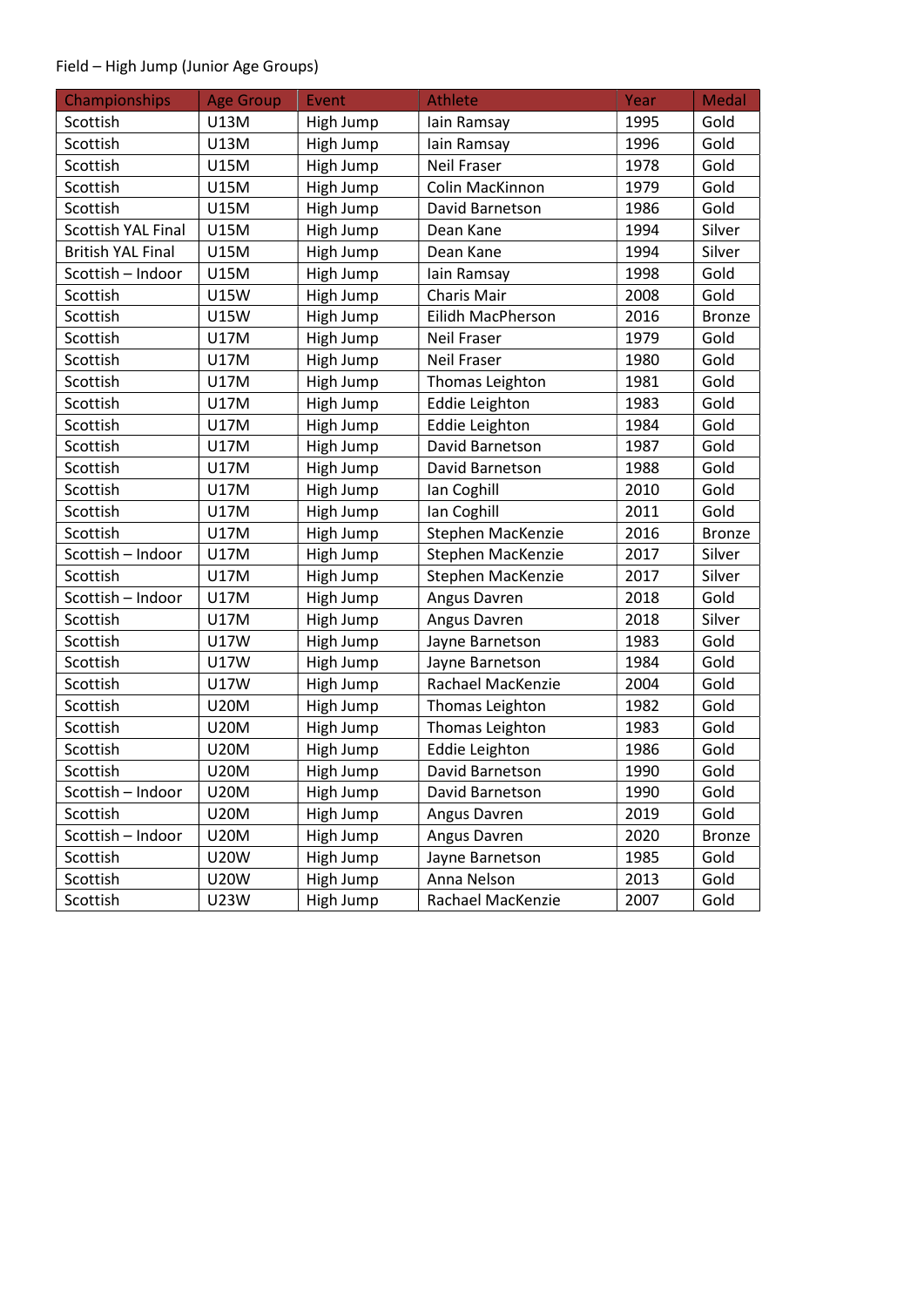## Field – High Jump (Senior & Masters Age Groups)

| Championships           | <b>Age Group</b> | Event            | <b>Athlete</b>      | Year | <b>Medal</b>  |
|-------------------------|------------------|------------------|---------------------|------|---------------|
| Scottish                | SM               | High Jump        | Thomas Leighton     | 1984 | <b>Bronze</b> |
| Scottish - Indoor       | <b>SM</b>        | High Jump        | Alastair Taylor     | 1987 | <b>Bronze</b> |
| Scottish                | <b>SM</b>        | High Jump        | David Barnetson     | 1989 | Silver        |
| Scottish                | SM               | High Jump        | David Barnetson     | 1990 | Silver        |
| Scottish - Indoor       | SM               | High Jump        | David Barnetson     | 1991 | Gold          |
| <b>Special Olympics</b> | <b>SM</b>        | <b>High Jump</b> | <b>Donald Tuach</b> | 1991 | <b>Silver</b> |
| <b>World Games</b>      |                  |                  |                     |      |               |
| Scottish - Indoor       | SM               | High Jump        | David Barnetson     | 1992 | Silver        |
| Scottish - Indoor       | <b>SM</b>        | High Jump        | David Barnetson     | 1995 | Silver        |
| <b>British BAF</b>      | SM               | High Jump        | David Barnetson     | 1997 | <b>Bronze</b> |
| <b>British AAA</b>      | <b>SM</b>        | High Jump        | David Barnetson     | 1997 | <b>Bronze</b> |
| Scottish - Indoor       | SM               | High Jump        | Angus Davren        | 2019 | Silver        |
| Scottish                | <b>SW</b>        | High Jump        | Jayne Barnetson     | 1984 | Silver        |
| Scottish                | SW               | High Jump        | Jayne Barnetson     | 1985 | Gold          |
| <b>British AAA</b>      | SW               | High Jump        | Jayne Barnetson     | 1985 | Silver        |
| Scottish                | SW               | High Jump        | Jayne Barnetson     | 1986 | Silver        |
| Scottish                | <b>SW</b>        | High Jump        | Jayne Barnetson     | 1987 | Gold          |
| Scottish                | SW               | High Jump        | Jayne Barnetson     | 1988 | Silver        |
| Scottish - Indoor       | <b>SW</b>        | High Jump        | Jayne Barnetson     | 1989 | Gold          |
| Scottish                | <b>SW</b>        | High Jump        | Rachael MacKenzie   | 2006 | Silver        |
| Scottish                | <b>SW</b>        | High Jump        | Rachael MacKenzie   | 2008 | <b>Bronze</b> |
| Scottish                | SW               | High Jump        | Rachael MacKenzie   | 2009 | Silver        |
| Scottish                | SW               | High Jump        | Rachael MacKenzie   | 2010 | Silver        |
| Scottish                | SW               | High Jump        | Rachael MacKenzie   | 2011 | Silver        |
| Scottish - Indoor       | <b>SW</b>        | High Jump        | Rachael MacKenzie   | 2014 | Gold          |
| Scottish                | SW               | High Jump        | Rachael MacKenzie   | 2014 | Gold          |
| Scottish                | <b>SW</b>        | High Jump        | Rachael MacKenzie   | 2015 | Gold          |
| Scottish                | SW               | High Jump        | Rachael MacKenzie   | 2016 | Silver        |
| <b>British Masters</b>  | M35              | High Jump        | Dean Kane           | 2016 | <b>Bronze</b> |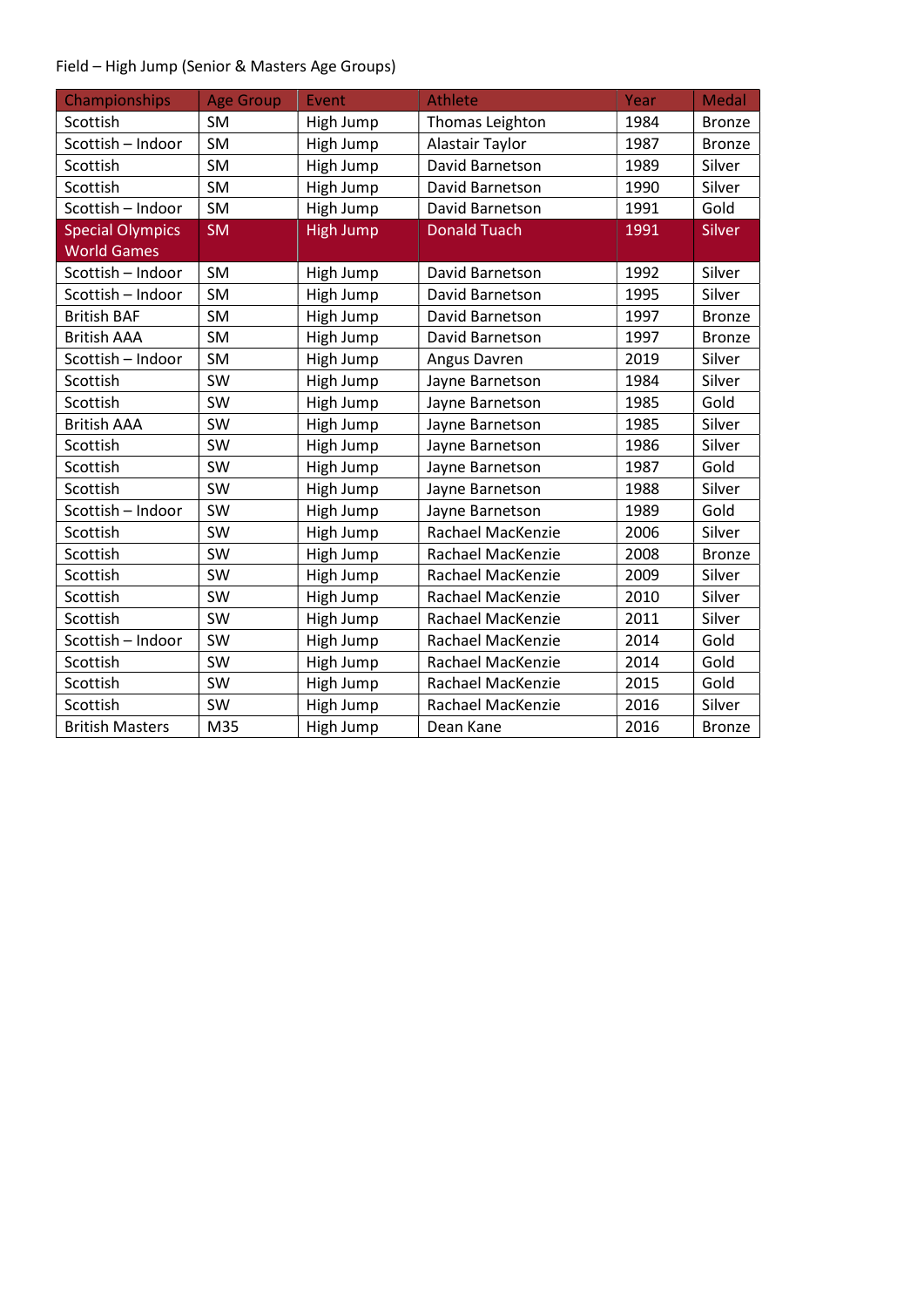#### Field – Long Jump

| Championships              | <b>Age Group</b> | Event     | <b>Athlete</b>       | <b>Year</b> | <b>Medal</b>  |
|----------------------------|------------------|-----------|----------------------|-------------|---------------|
| Scottish                   | U13M             | Long Jump | Adam Broadbent       | 1993        | Gold          |
| Scottish                   | U13W             | Long Jump | Rachel Davidson      | 1999        | Gold          |
| Scottish - Indoor          | U13W             | Long Jump | Lucy Clark           | 2018        | <b>Bronze</b> |
| Scottish                   | <b>U15M</b>      | Long Jump | Peter Durham         | 1980        | Gold          |
| Scottish - Indoor          | <b>U15M</b>      | Long Jump | Paul Williamson      | 1989        | Gold          |
| Scottish                   | U15M             | Long Jump | Dean Kane            | 1994        | Silver        |
| Scottish                   | <b>U15M</b>      | Long Jump | Stephen Smith        | 1995        | Gold          |
| Scottish                   | <b>U15W</b>      | Long Jump | Deborah Douglas      | 1988        | Gold          |
| Scottish                   | <b>U15W</b>      | Long Jump | Rachel Johnstone     | 2017        | <b>Bronze</b> |
| Scottish - Indoor          | <b>U17W</b>      | Long Jump | Vicky O'Brien        | 1999        | Gold          |
| Scottish                   | <b>U17W</b>      | Long Jump | Vicky O'Brien        | 1999        | Gold          |
| <b>Scottish Disability</b> | <b>U17W</b>      | Long Jump | <b>Abbie McNally</b> | 2016        | Gold          |
| <b>British Disability</b>  | <b>U17W</b>      | Long Jump | <b>Abbie McNally</b> | 2016        | Silver        |
| <b>British Disability</b>  | <b>U17W</b>      | Long Jump | <b>Abbie McNally</b> | 2017        | Silver        |
| Scottish                   | <b>U20M</b>      | Long Jump | Douglas Butler       | 1982        | Gold          |
| Scottish                   | <b>U20M</b>      | Long Jump | Stephen MacKenzie    | 2018        | Gold          |
| Scottish                   | <b>U20W</b>      | Long Jump | Jayne Barnetson      | 1985        | Gold          |
| Scottish                   | SM               | Long Jump | Melville Fowler      | 1989        | Silver        |
| <b>CPISRA World</b>        | <b>SM</b>        | Long Jump | <b>Jason Maclean</b> | 2015        | <b>Silver</b> |
| Scottish                   | SW               | Long Jump | Vicky O'Brien        | 1999        | Silver        |
| Scottish - Indoor          | SW               | Long Jump | Vicky O'Brien        | 2000        | Silver        |
| Scottish                   | SW               | Long Jump | <b>Kirsty Roger</b>  | 1999        | <b>Bronze</b> |
| <b>CPISRA World</b>        | SW               | Long Jump | <b>Abbie McNally</b> | 2018        | <b>Silver</b> |

## Field – Triple Jump

| <b>Championships</b> | <b>Age Group</b> | Event       | <b>Athlete</b>         | Year | <b>Medal</b>  |
|----------------------|------------------|-------------|------------------------|------|---------------|
| Scottish             | U15M             | Triple Jump | Duncan Cunningham      | 2015 | Gold          |
| <b>Scottish</b>      | U17M             | Triple Jump | <b>Martin Davidson</b> | 2000 | Gold          |
| Scottish             | <b>U17M</b>      | Triple Jump | <b>Martin Davidson</b> | 2001 | Gold          |
| Scottish             | U17M             | Triple Jump | Stephen MacKenzie      | 2016 | <b>Bronze</b> |
| Scottish - Indoor    | <b>U17M</b>      | Triple Jump | Stephen MacKenzie      | 2017 | Silver        |
| Scottish             | <b>U17M</b>      | Triple Jump | Stephen MacKenzie      | 2017 | Gold          |
| Scottish             | <b>U20M</b>      | Triple Jump | Aaron Kerr             | 2021 | <b>Bronze</b> |
| British Masters-     | M35              | Triple Jump | Dean Kane              | 2019 | Silver        |
| Indoor               |                  |             |                        |      |               |

#### Field – Pole Vault

| Championships     | <b>Age Group</b> | <b>Event</b> | Athlete                  | Year | Medal         |
|-------------------|------------------|--------------|--------------------------|------|---------------|
| Scottish          | U13M             | Pole Vault   | <b>Andrew MacFarlane</b> | 2013 | Gold          |
| Scottish          | U15M             | Pole Vault   | Stephen Campbell         | 1999 | Gold          |
| Scottish          | U17M             | Pole Vault   | <b>Andrew MacFarlane</b> | 2015 | Gold          |
| Scottish - Indoor | U17M             | Pole Vault   | Alister Mackay           | 2020 | <b>Bronze</b> |
| Scottish          | <b>U20M</b>      | Pole Vault   | Ian MacKenzie            | 1998 | Gold          |
| Scottish          | <b>U20M</b>      | Pole Vault   | Ian MacKenzie            | 1999 | Gold          |
| Scottish - Indoor | <b>U20M</b>      | Pole Vault   | Alister Mackay           | 2022 | Silver        |
| Scottish          | <b>SM</b>        | Pole Vault   | Ian Coghill              | 2018 | <b>Bronze</b> |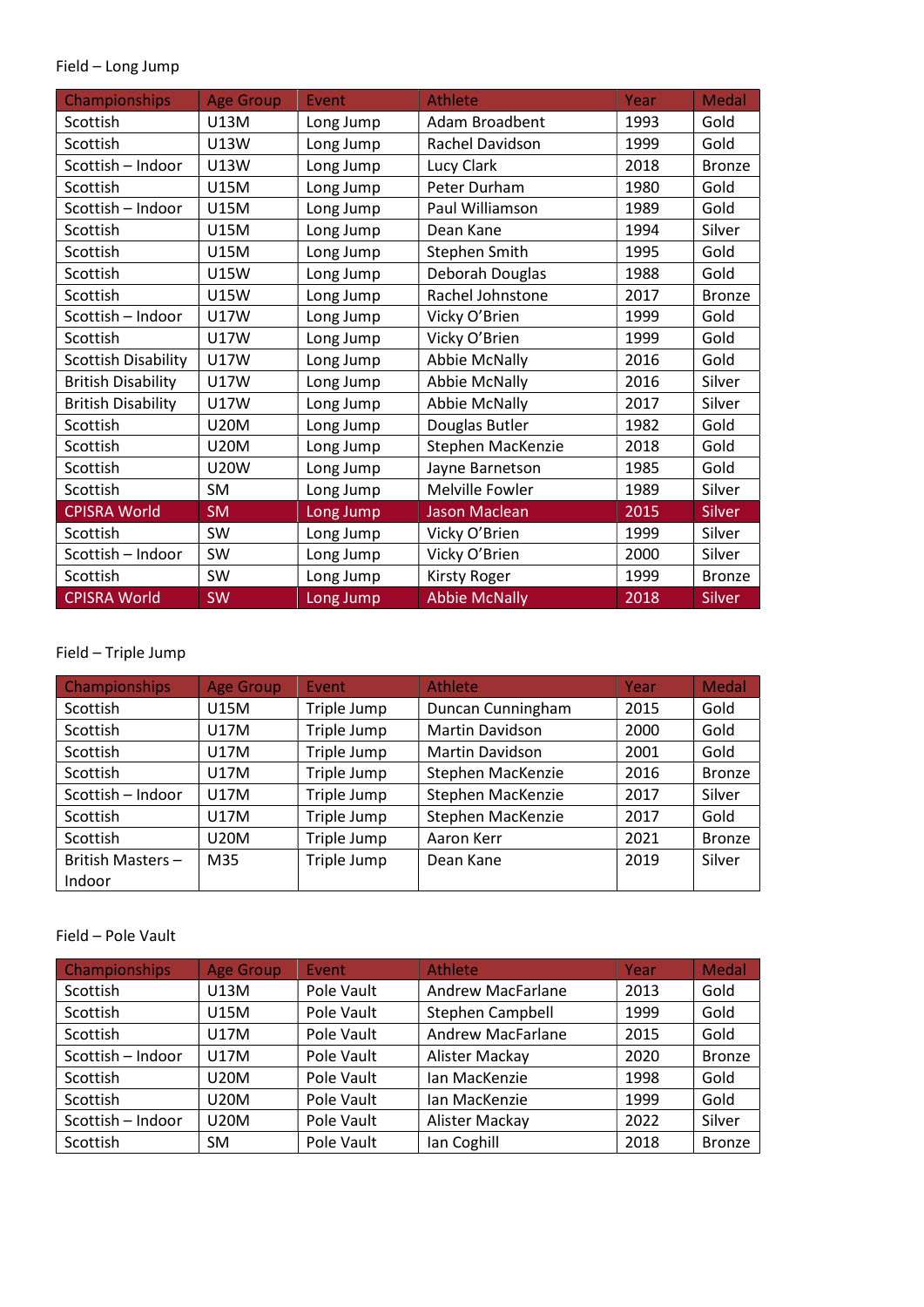#### Field – Shot Put

| Championships             | <b>Age Group</b> | Event           | Athlete               | Year | <b>Medal</b>  |
|---------------------------|------------------|-----------------|-----------------------|------|---------------|
| Scottish                  | <b>U13M</b>      | Shot Put        | <b>Finbar Dunne</b>   | 2014 | Gold          |
| Scottish - Indoor         | U13M             | Shot Put        | <b>Craig Watts</b>    | 2016 | Silver        |
| Scottish - Indoor         | U13M             | Shot Put        | Daniel Lathan         | 2017 | Gold          |
| Scottish                  | <b>U15M</b>      | Shot Put        | <b>Russell Devine</b> | 1983 | Gold          |
| Scottish                  | <b>U15M</b>      | Shot Put        | David Allan           | 1985 | Gold          |
| Scottish                  | <b>U15M</b>      | Shot Put        | <b>Ewen Sime</b>      | 1997 | Gold          |
| Scottish - Indoor         | <b>U15M</b>      | Shot Put        | George Evans          | 2013 | Gold          |
| Scottish                  | <b>U15M</b>      | Shot Put        | George Evans          | 2013 | Gold          |
| Scottish - Indoor         | <b>U15M</b>      | Shot Put        | <b>Finbar Dunne</b>   | 2016 | Gold          |
| Scottish                  | <b>U15M</b>      | Shot Put        | <b>Finbar Dunne</b>   | 2016 | Gold          |
| Scottish - Indoor         | <b>U15W</b>      | Shot Put        | Alison Horne          | 2013 | Gold          |
| Scottish                  | <b>U15W</b>      | Shot Put        | Alison Horne          | 2013 | Gold          |
| Scottish                  | <b>U17M</b>      | Shot Put        | Hamish Davidson       | 1971 | Gold          |
| <b>British AAA</b>        | <b>U17M</b>      | Shot Put        | George Patience       | 1974 | Silver        |
| Scottish                  | <b>U17M</b>      | Shot Put        | <b>Russell Devine</b> | 1985 | Gold          |
| <b>British Disability</b> | <b>U17M</b>      | Shot Put        | Jason Maclean         | 2013 | Silver        |
| Scottish - Indoor         | <b>U17M</b>      | Shot Put        | George Evans          | 2014 | Gold          |
| Scottish                  | <b>U17M</b>      | Shot Put        | George Evans          | 2014 | Gold          |
| Scottish - Indoor         | <b>U17M</b>      | Shot Put        | <b>Finbar Dunne</b>   | 2017 | <b>Bronze</b> |
| Scottish                  | <b>U17M</b>      | Shot Put        | <b>Finbar Dunne</b>   | 2018 | Silver        |
| Scottish                  | <b>U20M</b>      | Shot Put        | George Evans          | 2017 | Gold          |
| Scottish                  | <b>U20M</b>      | Shot Put        | Andrew Bowsher        | 2018 | <b>Bronze</b> |
| Scottish - Indoor         | <b>U20M</b>      | Shot Put        | Alexander Mackay      | 2019 | Gold          |
| Scottish - Indoor         | <b>U20M</b>      | Shot Put        | Andrew Bowsher        | 2019 | Silver        |
| Scottish                  | <b>U20M</b>      | Shot Put        | Alexander Mackay      | 2019 | <b>Bronze</b> |
| Scottish - Indoor         | <b>U20M</b>      | Shot Put        | Alexander Mackay      | 2020 | Gold          |
| Scottish                  | <b>U20M</b>      | Shot Put        | Alister Mackay        | 2021 | Silver        |
| Scottish - Indoor         | <b>U20M</b>      | Shot Put        | Alister Mackay        | 2022 | Silver        |
| England                   | <b>U23M</b>      | Shot Put        | George Evans          | 2018 | Gold          |
| Scottish - Indoor         | SM               | Shot Put        | Hamish Davidson       | 1974 | Silver        |
| Scottish                  | SM               | Shot Put        | George Patience       | 1984 | <b>Bronze</b> |
| Scottish                  | SM               | Shot Put        | George Patience       | 1987 | <b>Bronze</b> |
| <b>CPISRA World</b>       | <b>SM</b>        | <b>Shot Put</b> | <b>Jason Maclean</b>  | 2015 | <b>Bronze</b> |
| Scottish                  | SW               | Shot Put        | <b>Kirsty Law</b>     | 2007 | <b>Bronze</b> |
| <b>British Masters</b>    | M35              | Shot Put        | Dean Kane             | 2018 | <b>Bronze</b> |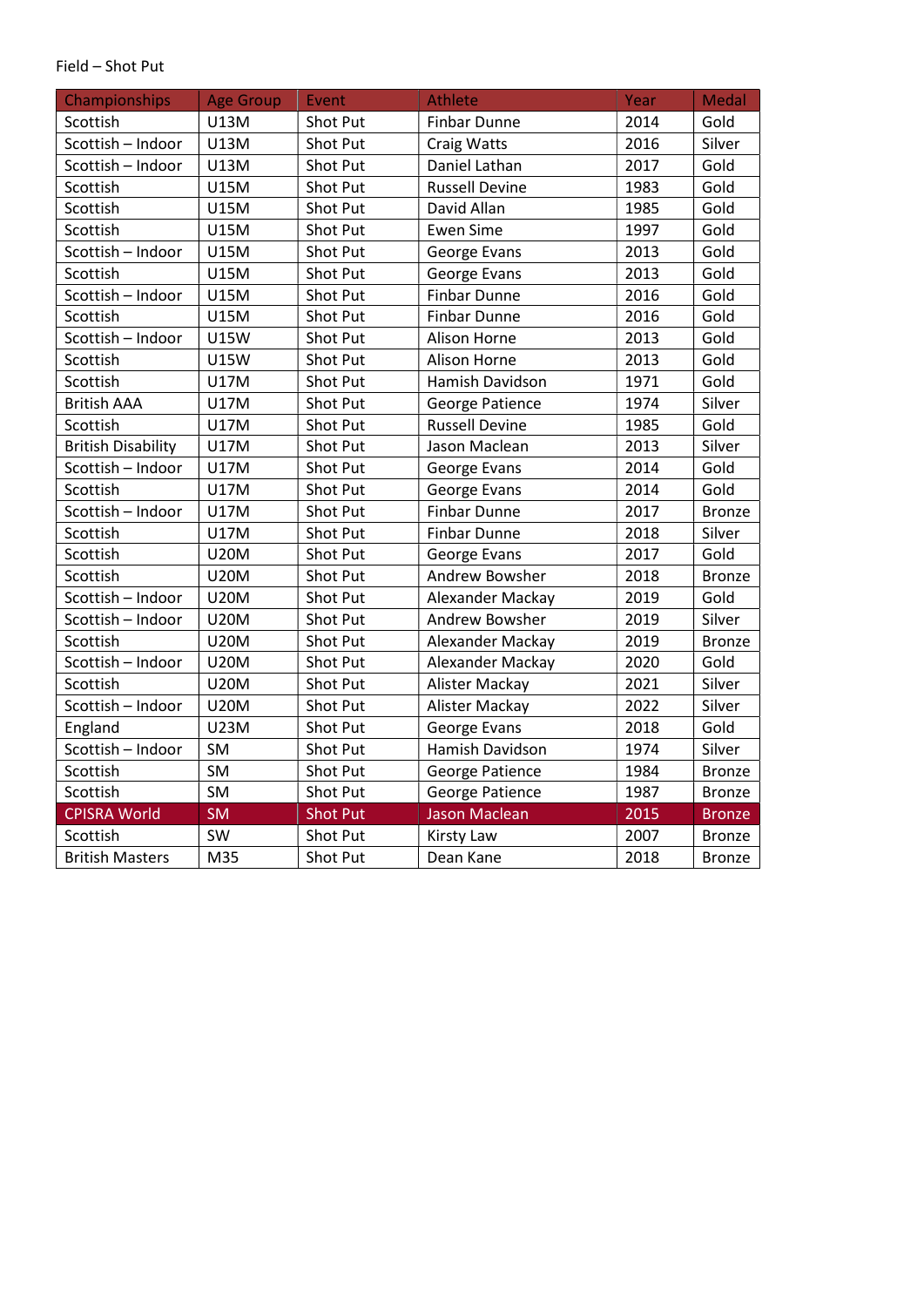## Field – Discus Throw (Junior Age Groups)

| Championships | <b>Age Group</b> | Event         | <b>Athlete</b>        | Year | <b>Medal</b>  |
|---------------|------------------|---------------|-----------------------|------|---------------|
| Scottish      | U13M             | <b>Discus</b> | <b>Alex Geddes</b>    | 2014 | Gold          |
| Scottish      | U13M             | <b>Discus</b> | <b>Craig Watts</b>    | 2016 | Gold          |
| Scottish      | U13M             | <b>Discus</b> | Kai Bertram           | 2021 | Silver        |
| Scottish      | U13M             | <b>Discus</b> | Murdo English         | 2021 | <b>Bronze</b> |
| Scottish      | <b>U13W</b>      | <b>Discus</b> | Janice Forbes         | 1992 | Gold          |
| Scottish      | U13W             | <b>Discus</b> | Janice Forbes         | 1993 | Gold          |
| Scottish      | <b>U13W</b>      | <b>Discus</b> | Marvellous Igbinidu   | 2018 | <b>Bronze</b> |
| Scottish      | <b>U15M</b>      | <b>Discus</b> | <b>Russell Devine</b> | 1983 | Gold          |
| Scottish      | <b>U15M</b>      | <b>Discus</b> | George Evans          | 2012 | Gold          |
| Scottish      | U15M             | <b>Discus</b> | George Evans          | 2013 | Gold          |
| Scottish      | <b>U15M</b>      | <b>Discus</b> | <b>Finbar Dunne</b>   | 2016 | Gold          |
| Scottish      | <b>U15M</b>      | <b>Discus</b> | James Rollo           | 2018 | Gold          |
| Scottish      | <b>U15M</b>      | <b>Discus</b> | James Rollo           | 2019 | Gold          |
| Scottish      | <b>U15M</b>      | <b>Discus</b> | Craig MacLennan       | 2019 | <b>Bronze</b> |
| England       | <b>U15M</b>      | <b>Discus</b> | James Rollo           | 2019 | Gold          |
| Scottish      | <b>U15M</b>      | <b>Discus</b> | <b>Rory Stainsby</b>  | 2021 | Silver        |
| Scottish      | <b>U15W</b>      | <b>Discus</b> | Janice Forbes         | 1994 | Gold          |
| Scottish      | <b>U15W</b>      | <b>Discus</b> | Janice Forbes         | 1995 | Gold          |
| Scottish      | <b>U15W</b>      | <b>Discus</b> | <b>Kirsty Law</b>     | 2001 | Gold          |
| Scottish      | <b>U15W</b>      | <b>Discus</b> | Josie Steele          | 2015 | Gold          |
| Scottish      | <b>U15W</b>      | <b>Discus</b> | Rachel MacLennan      | 2016 | <b>Bronze</b> |
| Scottish      | U17M             | <b>Discus</b> | Hamish Davidson       | 1971 | Gold          |
| Scottish      | U17M             | <b>Discus</b> | <b>Russell Devine</b> | 1984 | Gold          |
| Scottish      | <b>U17M</b>      | <b>Discus</b> | <b>Russell Devine</b> | 1985 | Gold          |
| Scottish      | U17M             | <b>Discus</b> | George Evans          | 2014 | Gold          |
| Scottish      | U17M             | <b>Discus</b> | <b>Finbar Dunne</b>   | 2017 | Silver        |
| Scottish      | <b>U17M</b>      | <b>Discus</b> | Andrew Bowsher        | 2017 | <b>Bronze</b> |
| Scottish      | U17M             | <b>Discus</b> | James Rollo           | 2021 | Gold          |
| Scottish      | <b>U17W</b>      | <b>Discus</b> | <b>Kirsty Law</b>     | 2002 | Gold          |
| Scottish      | <b>U17W</b>      | <b>Discus</b> | <b>Kirsty Law</b>     | 2003 | Gold          |
| World         | Youth            | <b>Discus</b> | <b>George Evans</b>   | 2015 | <b>Bronze</b> |
| Commonwealth  | Youth            | <b>Discus</b> | <b>George Evans</b>   | 2015 | Silver        |
| Scottish      | <b>U20M</b>      | <b>Discus</b> | <b>Russell Devine</b> | 1986 | Gold          |
| Scottish      | <b>U20M</b>      | <b>Discus</b> | <b>Russell Devine</b> | 1987 | Gold          |
| Scottish      | U20M             | <b>Discus</b> | <b>Ruaridh Gray</b>   | 2016 | <b>Bronze</b> |
| European      | <b>U20M</b>      | <b>Discus</b> | <b>George Evans</b>   | 2017 | <b>Bronze</b> |
| Scottish      | U20M             | <b>Discus</b> | George Evans          | 2017 | Gold          |
| Scottish      | <b>U20M</b>      | <b>Discus</b> | Andrew Bowsher        | 2018 | Silver        |
| Scottish      | U20M             | <b>Discus</b> | Andrew Bowsher        | 2019 | Silver        |
| England       | U23M             | <b>Discus</b> | George Evans          | 2018 | Silver        |
| England       | U23M             | <b>Discus</b> | George Evans          | 2019 | Silver        |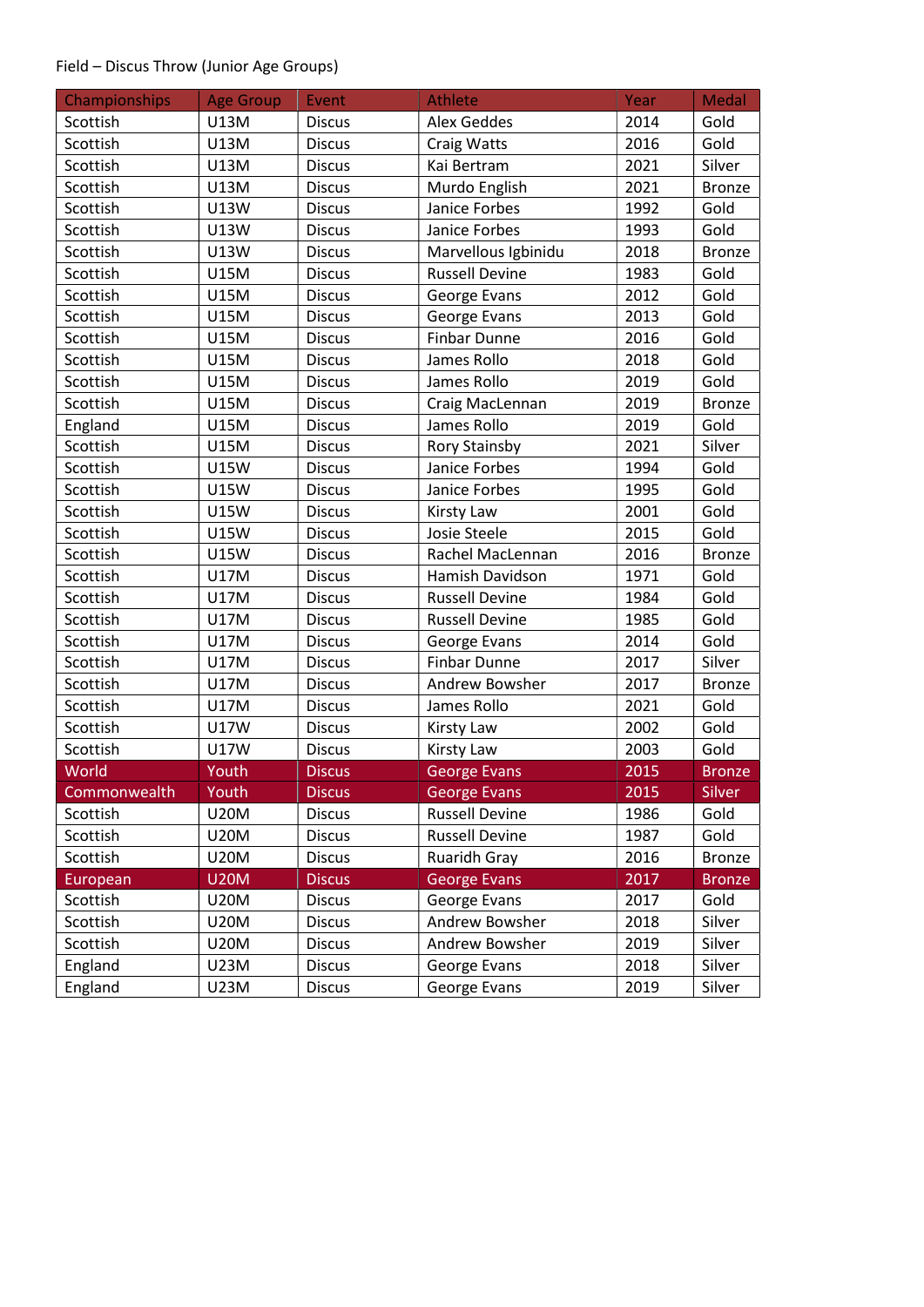## Field – Discus Throw (Senior Age Group)

| Championships        | <b>Age Group</b> | Event         | <b>Athlete</b>         | Year | <b>Medal</b>  |
|----------------------|------------------|---------------|------------------------|------|---------------|
| Scottish             | <b>SM</b>        | <b>Discus</b> | <b>George Patience</b> | 1984 | Gold          |
| Scottish             | SM               | <b>Discus</b> | <b>George Patience</b> | 1985 | Gold          |
| Scottish             | SM               | <b>Discus</b> | <b>George Patience</b> | 1986 | <b>Bronze</b> |
| Scottish             | SM               | <b>Discus</b> | <b>George Patience</b> | 1987 | Gold          |
| Scottish             | SM               | <b>Discus</b> | Harry Zagorski         | 2017 | <b>Bronze</b> |
| Scottish             | SW               | <b>Discus</b> | <b>Kirsty Law</b>      | 2005 | Silver        |
| Scottish             | SW               | <b>Discus</b> | <b>Kirsty Law</b>      | 2006 | <b>Bronze</b> |
| Scottish             | SW               | <b>Discus</b> | <b>Kirsty Law</b>      | 2007 | Gold          |
| Scottish             | SW               | <b>Discus</b> | <b>Kirsty Law</b>      | 2008 | Gold          |
| Scottish             | SW               | <b>Discus</b> | <b>Kirsty Law</b>      | 2009 | Gold          |
| Scottish             | SW               | <b>Discus</b> | Kirsty Law             | 2010 | Silver        |
| Scottish             | SW               | <b>Discus</b> | <b>Kirsty Law</b>      | 2011 | Gold          |
| <b>British</b>       | SW               | <b>Discus</b> | <b>Kirsty Law</b>      | 2011 | <b>Bronze</b> |
| Scottish             | SW               | <b>Discus</b> | <b>Kirsty Law</b>      | 2012 | Gold          |
| <b>British</b>       | SW               | <b>Discus</b> | <b>Kirsty Law</b>      | 2012 | <b>Bronze</b> |
| Scottish             | SW               | <b>Discus</b> | <b>Kirsty Law</b>      | 2013 | Gold          |
| <b>British</b>       | SW               | <b>Discus</b> | <b>Kirsty Law</b>      | 2013 | Silver        |
| Scottish             | SW               | <b>Discus</b> | <b>Kirsty Law</b>      | 2014 | Gold          |
| <b>British</b>       | SW               | <b>Discus</b> | <b>Kirsty Law</b>      | 2014 | <b>Bronze</b> |
| Scottish             | SW               | <b>Discus</b> | <b>Kirsty Law</b>      | 2015 | Gold          |
| <b>British</b>       | SW               | <b>Discus</b> | <b>Kirsty Law</b>      | 2015 | <b>Bronze</b> |
| Scottish             | SW               | <b>Discus</b> | <b>Kirsty Law</b>      | 2016 | Gold          |
| <b>British</b>       | SW               | <b>Discus</b> | <b>Kirsty Law</b>      | 2016 | <b>Bronze</b> |
| Scottish             | SW               | <b>Discus</b> | <b>Kirsty Law</b>      | 2017 | Gold          |
| <b>British</b>       | SW               | <b>Discus</b> | <b>Kirsty Law</b>      | 2018 | Silver        |
| Scottish             | SW               | <b>Discus</b> | <b>Kirsty Law</b>      | 2018 | Gold          |
| Scottish             | SW               | <b>Discus</b> | <b>Kirsty Law</b>      | 2019 | Gold          |
| <b>British</b>       | SW               | <b>Discus</b> | <b>Kirsty Law</b>      | 2019 | Gold          |
| <b>British</b>       | SW               | <b>Discus</b> | <b>Kirsty Law</b>      | 2020 | Gold          |
| <b>European Team</b> | <b>SW</b>        | Discus (Team) | <b>Kirsty Law</b>      | 2021 | <b>Bronze</b> |
| Scottish             | SW               | <b>Discus</b> | <b>Kirsty Law</b>      | 2021 | Gold          |
| European             | SW               | Discus (Team) | <b>Kirsty Law</b>      | 2021 | Gold          |
| <b>Throwing Cup</b>  |                  |               |                        |      |               |

Field – Weight Throw

| <b>Championships</b>   | Age Group | <b>\Event\</b> | <b>Athlete</b> | Yeai | <b>Meda</b> |
|------------------------|-----------|----------------|----------------|------|-------------|
| <b>British Masters</b> | M35       | Weight         | Dean Kane      | 2018 | Silver      |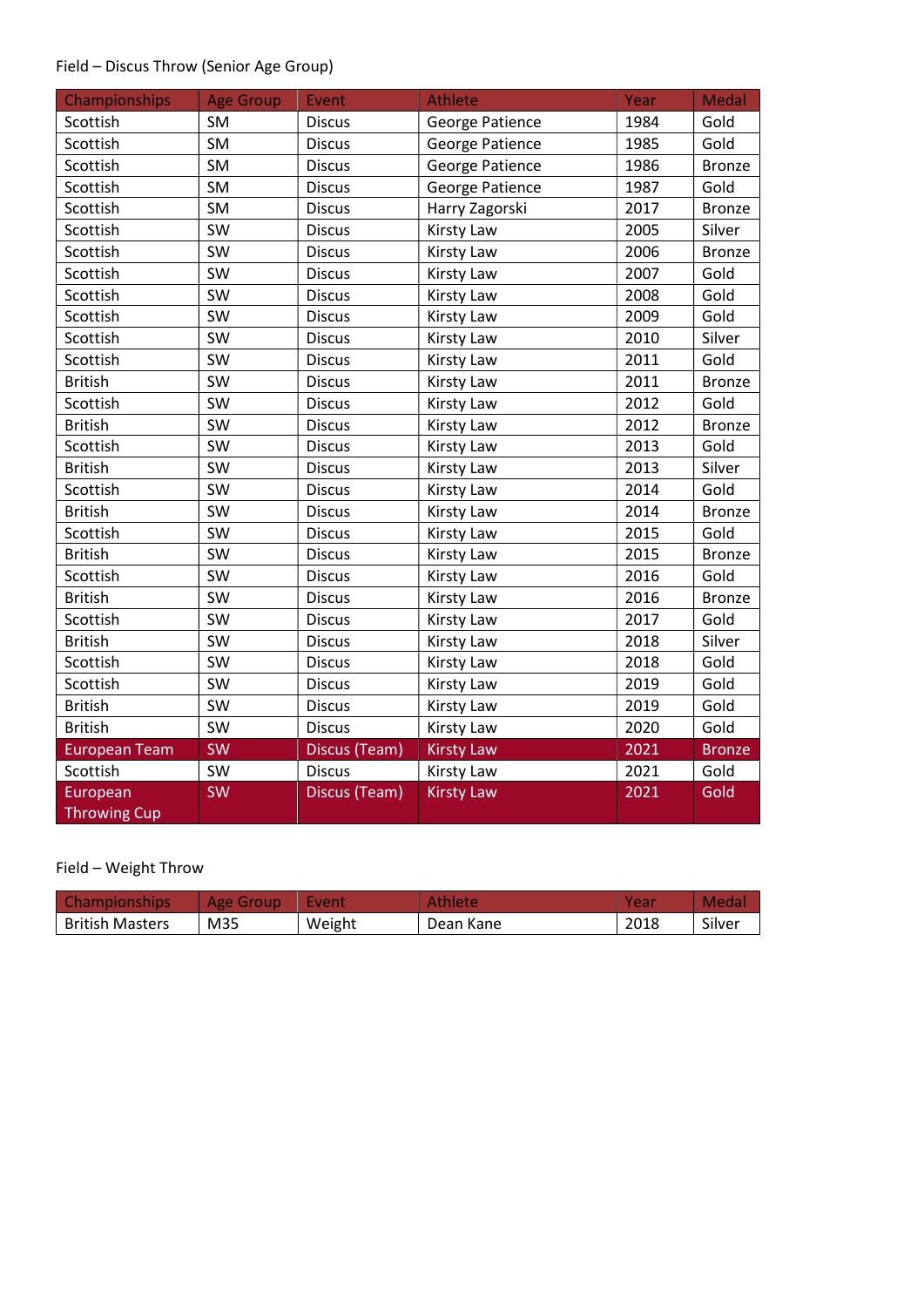#### Field – Hammer Throw

| Championships          | <b>Age Group</b> | Event  | Athlete               | Year | <b>Medal</b>  |
|------------------------|------------------|--------|-----------------------|------|---------------|
| Scottish               | <b>U15M</b>      | Hammer | Matt MacFarlane       | 2016 | Gold          |
| Scottish               | <b>U15M</b>      | Hammer | Daniel Latham         | 2018 | <b>Bronze</b> |
| Scottish               | <b>U15M</b>      | Hammer | Craig MacLennan       | 2019 | <b>Bronze</b> |
| Scottish               | <b>U15M</b>      | Hammer | Rory Stainsby         | 2021 | Gold          |
| Scottish               | <b>U15M</b>      | Hammer | Aaron Cheyne          | 2021 | <b>Bronze</b> |
| Scottish               | <b>U15W</b>      | Hammer | Anita Evans           | 2010 | Gold          |
| Scottish               | <b>U15W</b>      | Hammer | Rachel MacLennan      | 2016 | <b>Bronze</b> |
| Scottish               | <b>U15W</b>      | Hammer | Leona Fernandes       | 2021 | <b>Bronze</b> |
| Scottish               | <b>U17M</b>      | Hammer | <b>Russell Devine</b> | 1984 | Gold          |
| Scottish               | <b>U17M</b>      | Hammer | <b>Russell Devine</b> | 1985 | Gold          |
| Scottish               | <b>U17M</b>      | Hammer | John Morrison         | 1986 | Gold          |
| Scottish               | <b>U17M</b>      | Hammer | D Fraser              | 1988 | Gold          |
| Scottish               | <b>U17M</b>      | Hammer | Matt MacFarlane       | 2017 | Silver        |
| Scottish               | <b>U17M</b>      | Hammer | Matt MacFarlane       | 2018 | Gold          |
| Scottish               | <b>U17M</b>      | Hammer | Victor Jude-Eze       | 2019 | <b>Bronze</b> |
| Scottish               | <b>U17M</b>      | Hammer | Craig MacLennan       | 2021 | Silver        |
| Scottish               | <b>U17W</b>      | Hammer | Jacqui Finlayson      | 1996 | Gold          |
| Scottish               | <b>U17W</b>      | Hammer | <b>Kirsty Law</b>     | 2000 | Gold          |
| Scottish               | <b>U17W</b>      | Hammer | Rachel MacLennan      | 2017 | <b>Bronze</b> |
| Scottish               | <b>U17W</b>      | Hammer | Rachel MacLennan      | 2018 | <b>Bronze</b> |
| Scottish               | <b>U20M</b>      | Hammer | <b>Russell Devine</b> | 1986 | Gold          |
| Scottish               | <b>U20M</b>      | Hammer | <b>Russell Devine</b> | 1987 | Gold          |
| Scottish               | <b>U20M</b>      | Hammer | David Allan           | 1988 | Gold          |
| Scottish               | <b>U20M</b>      | Hammer | David Allan           | 1989 | Gold          |
| Scottish               | <b>U20W</b>      | Hammer | Rachel MacLennan      | 2021 | Gold          |
| Scottish               | SM               | Hammer | <b>Russell Devine</b> | 1987 | <b>Bronze</b> |
| Scottish               | SM               | Hammer | <b>Russell Devine</b> | 1988 | Silver        |
| Scottish               | SM               | Hammer | <b>Russell Devine</b> | 1989 | Silver        |
| Scottish               | SM               | Hammer | <b>Russell Devine</b> | 1990 | Gold          |
| Scottish               | SM               | Hammer | David Allan           | 1991 | <b>Bronze</b> |
| Scottish               | SM               | Hammer | <b>Russell Devine</b> | 1994 | Gold          |
| Scottish               | SW               | Hammer | Rachel MacLennan      | 2021 | Silver        |
| <b>British Masters</b> | M35              | Hammer | Dean Kane             | 2018 | Silver        |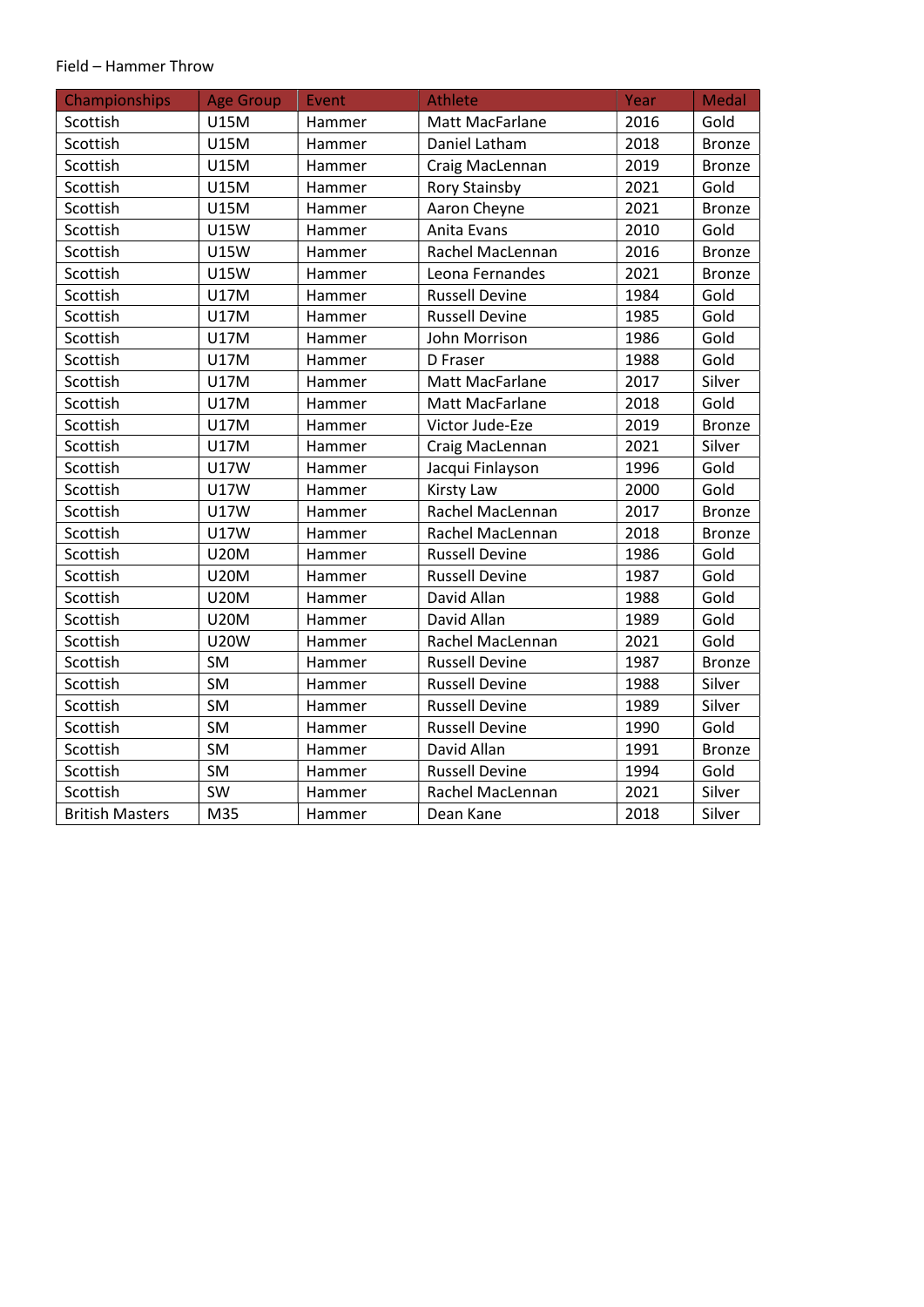#### Field – Javelin Throw

| Championships | <b>Age Group</b> | Event   | <b>Athlete</b>           | Year | <b>Medal</b>  |
|---------------|------------------|---------|--------------------------|------|---------------|
| Scottish      | <b>U13M</b>      | Javelin | Oliver Broadbent         | 1993 | Gold          |
| Scottish      | <b>U13M</b>      | Javelin | <b>Andrew MacFarlane</b> | 2013 | Gold          |
| Scottish      | <b>U13M</b>      | Javelin | <b>Craig Watts</b>       | 2016 | Gold          |
| Scottish      | <b>U13W</b>      | Javelin | Fiona Flockhart          | 2014 | Gold          |
| Scottish      | <b>U13W</b>      | Javelin | Leona Fernandes          | 2019 | <b>Bronze</b> |
| Scottish      | <b>U15M</b>      | Javelin | Robert Jenkins           | 2016 | Silver        |
| Scottish      | <b>U15M</b>      | Javelin | James Rollo              | 2019 | Silver        |
| Scottish      | <b>U15W</b>      | Javelin | Mary Flockhart           | 2013 | Gold          |
| Scottish      | <b>U15W</b>      | Javelin | Leona Fernandes          | 2021 | Gold          |
| Scottish      | <b>U17M</b>      | Javelin | John Mitchell            | 1997 | Gold          |
| Scottish      | <b>U17M</b>      | Javelin | Paddy Dunne              | 2016 | Silver        |
| Scottish      | <b>U17W</b>      | Javelin | Debora Heath             | 1976 | Gold          |
| Scottish      | <b>U17W</b>      | Javelin | Kate Grainger            | 1999 | Gold          |
| Scottish      | <b>U17W</b>      | Javelin | Kate Grainger            | 2000 | Gold          |
| Scottish      | <b>U20M</b>      | Javelin | Alan Kemlo               | 1992 | Gold          |
| Scottish      | <b>U20M</b>      | Javelin | John Mitchell            | 1998 | Gold          |
| Scottish      | <b>U20M</b>      | Javelin | Paddy Dunne              | 2017 | <b>Bronze</b> |
| Scottish      | <b>U20M</b>      | Javelin | Alister Mackay           | 2021 | Silver        |
| Scottish      | <b>U20W</b>      | Javelin | Kate Grainger            | 2001 | Gold          |
| Scottish      | <b>U23W</b>      | Javelin | Danica MacLaren          | 2008 | Gold          |
| Scottish      | SM               | Javelin | Adam Hobson              | 2014 | Silver        |
| Scottish      | SM               | Javelin | Adam Hobson              | 2015 | Silver        |
| Scottish      | <b>SM</b>        | Javelin | Paddy Dunne              | 2017 | <b>Bronze</b> |
| Scottish      | SW               | Javelin | Kate Grainger            | 2000 | Silver        |
| Scottish      | <b>SW</b>        | Javelin | Kate Grainger            | 2001 | <b>Bronze</b> |
| Scottish      | SW               | Javelin | Kate Grainger            | 2002 | <b>Bronze</b> |
| Scottish      | SW               | Javelin | Mary Flockhart           | 2018 | <b>Bronze</b> |
| Scottish      | SW               | Javelin | Paula Gass               | 2019 | Silver        |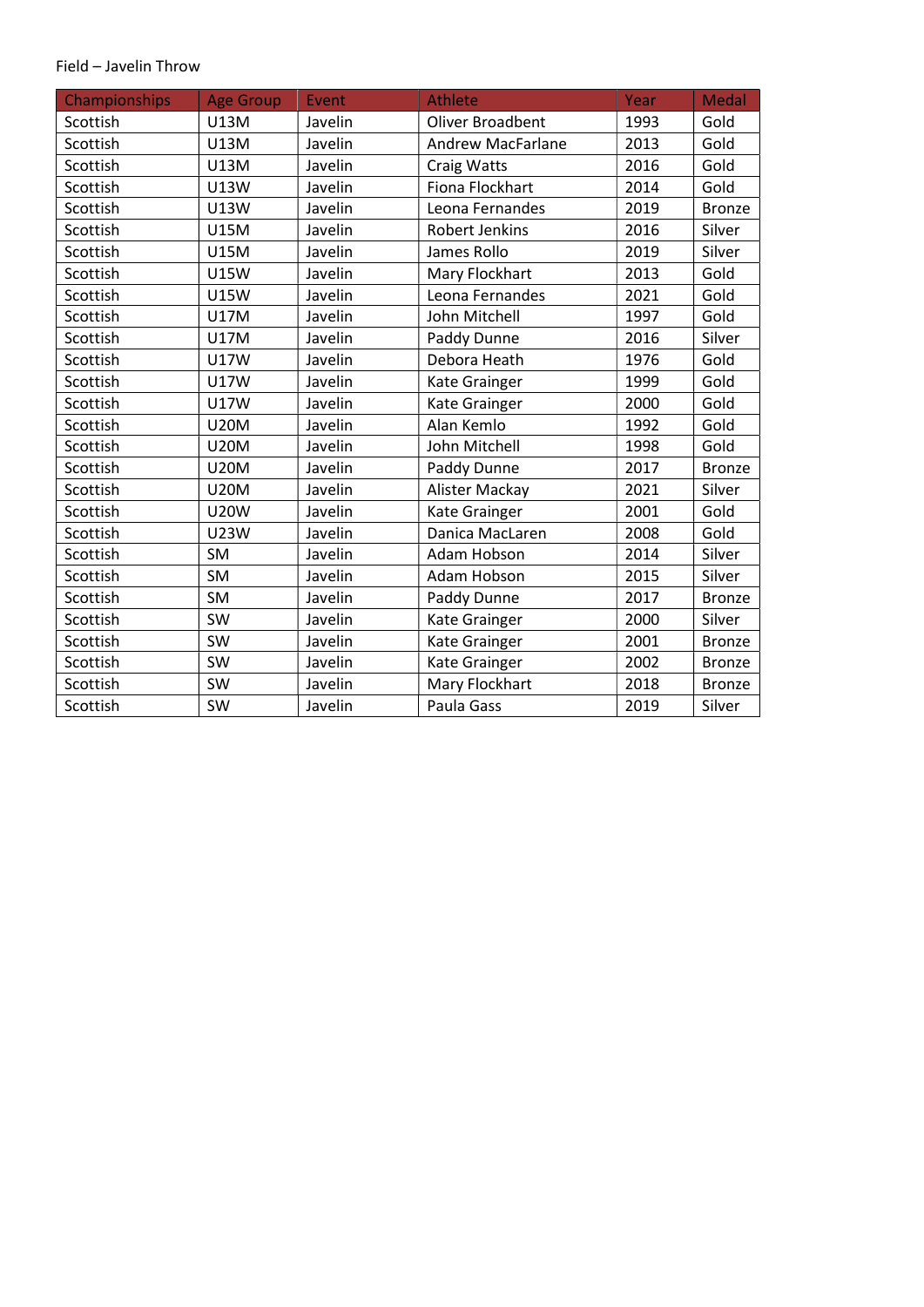Road Running – Juniors

| <b>Championships</b>         | <b>Age Group</b> | Event      | <b>Name</b>            | Year | <b>Medal</b> |
|------------------------------|------------------|------------|------------------------|------|--------------|
| Scottish Young Athlete       | U13M             | Individual | <b>Lucas Cairns</b>    | 2017 | Gold         |
| <b>Road Races</b>            |                  |            |                        |      |              |
| Scottish Young Athlete       | U13M             | Team       | Duncan MacDonald       | 2016 | Silver       |
| Road Races                   |                  |            | Lucas Cairns           |      |              |
|                              |                  |            | Angus Rutter           |      |              |
| Scottish Young Athlete       | <b>U13M</b>      | Team       | Lucas Cairns           | 2017 | Gold         |
| Road Races                   |                  |            | Euan Rollo             |      |              |
|                              |                  |            | Duncan MacDonald       |      |              |
| Scottish Young Athlete       | U13W             | Individual | Anna Cairns            | 2019 | Gold         |
| <b>Road Races</b>            |                  |            |                        |      |              |
| Scottish Young Athlete       | U13W             | Team       | Anna Cairns            | 2019 | Gold         |
| Road Races                   |                  |            | <b>Grace MacDonald</b> |      |              |
|                              |                  |            | Zoe Sharpe             |      |              |
| Scottish Young Athlete       | <b>U15M</b>      | Individual | Lucas Cairns           | 2019 | Gold         |
| <b>Road Races</b>            |                  |            |                        |      |              |
| Scottish Young Athlete       | <b>U15M</b>      | Team       | Lucas Cairns           | 2019 | Silver       |
| <b>Road Races</b>            |                  |            | Euan Rollo             |      |              |
|                              |                  |            | <b>Ben Sharpe</b>      |      |              |
| Scottish Young Athlete       | <b>U17W</b>      | Individual | Megan Keith            | 2019 | Silver       |
| <b>Road Races</b>            |                  |            |                        |      |              |
| <b>British Young Athlete</b> | <b>U17W</b>      | Team       | Megan Keith            | 2019 | Gold         |
| Road Races (London           |                  |            |                        |      |              |
| Mini-Marathon)               |                  |            |                        |      |              |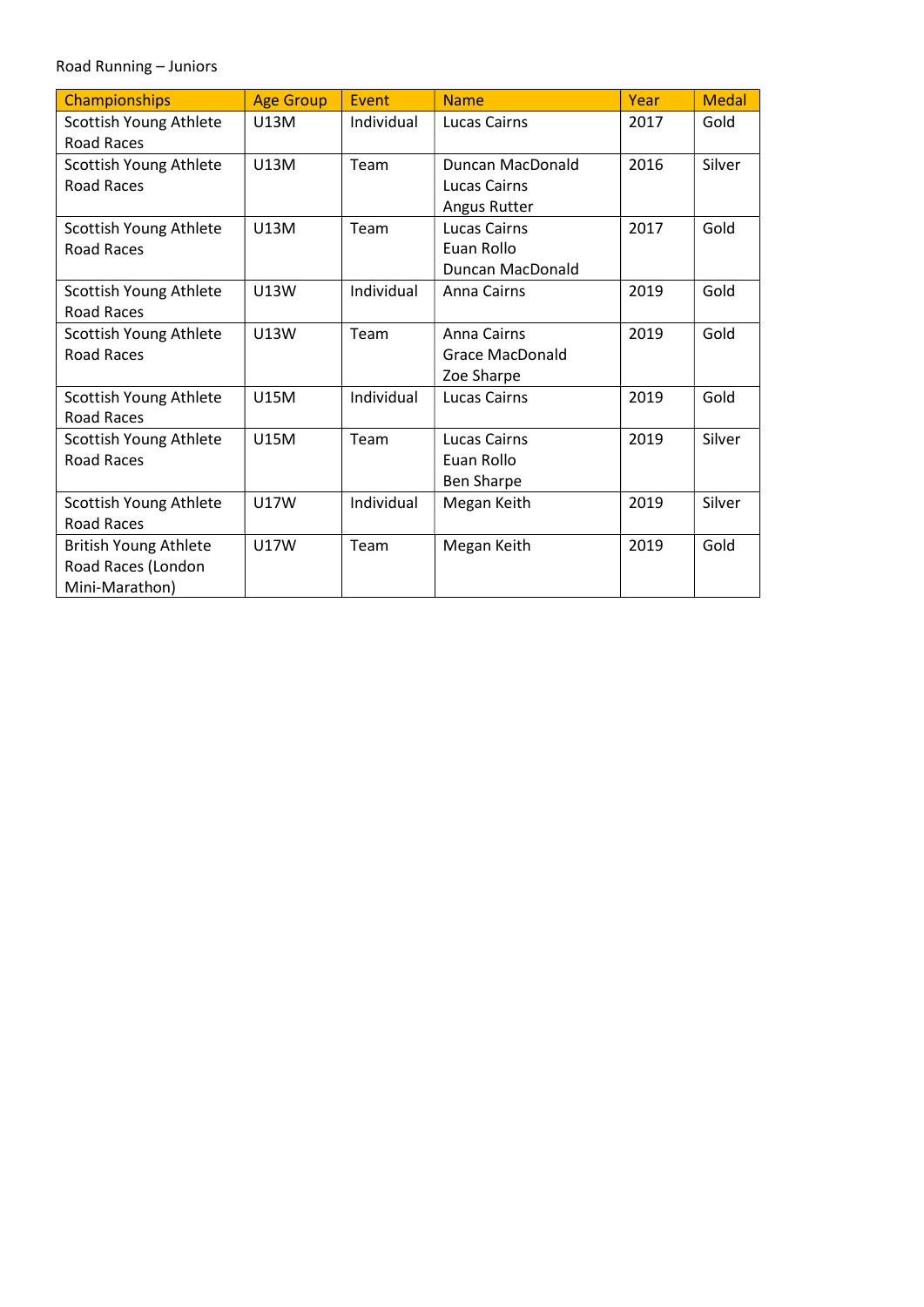## Road Running – Seniors/Masters

| Championships                 | <b>Age Group</b> | Event      | <b>Name</b>            | Year | <b>Medal</b>  |
|-------------------------------|------------------|------------|------------------------|------|---------------|
| <b>British 1 Mile Road</b>    | M35              | Individual | Dean Kane              | 2015 | Gold          |
| Scottish 5K Road              | <b>U20W</b>      | Individual | Mhairi MacLennan       | 2015 | Silver        |
| Scottish 5K Road              | SW               | Individual | Jenny Bannerman        | 2018 | Silver        |
| Scottish 5K Road              | SW               | Individual | Mhairi MacLennan       | 2019 | Silver        |
| Scottish 5K Road              | SW               | Team       | Mhairi MacLennan       | 2019 | Gold          |
|                               |                  |            | Jenny Bannerman        |      |               |
|                               |                  |            | Gemma Cormack          |      |               |
| Scottish 10K Road             | SW               | Individual | Jenny Bannerman        | 2017 | <b>Bronze</b> |
| Scottish 10K Road             | SW               | Individual | Jenny Bannerman        | 2019 | Silver        |
| Scottish 10K Road             | SW               | Individual | Jenny Bannerman        | 2021 | Gold          |
| European Non-Stadia           | M35              | Team       | <b>Tony Golabek</b>    | 2018 | Silver        |
| 10K Road                      |                  |            |                        |      |               |
| European Non-Stadia           | M65              | Individual | lan Johnstone          | 2020 | Silver        |
| 10K Road                      |                  |            |                        |      |               |
| British 10K Road              | M70              | Individual | Alex Sutherland        | 2019 | Gold          |
| Scottish 10 Mile              | M40              | Individual | George Mitchell        | 1993 | Silver        |
| Scottish 10 Mile              | SW               | Individual | Jenny Bannerman        | 2016 | Silver        |
| Scottish 10 Mile              | SW               | Individual | Mhairi MacLennan       | 2018 | Silver        |
| British 10 Mile               | M70              | Individual | Alex Sutherland        | 2018 | <b>Bronze</b> |
| <b>Scottish Half Marathon</b> | M40              | Individual | Donnie MacDonald       | 2019 | Silver        |
| <b>Scottish Half Marathon</b> | SW               | Individual | Melissa Whyte          | 2011 | Silver        |
| <b>Scottish Half Marathon</b> | W40              | Individual | Melissa Whyte          | 2011 | Gold          |
| European Non-Stadia           | M65              | Individual | lan Johnstone          | 2020 | <b>Silver</b> |
| <b>Half Marathon</b>          |                  |            |                        |      |               |
| <b>Scottish Marathon</b>      | <b>SM</b>        | Individual | <b>Brian Fieldsend</b> | 2002 | Silver        |
| <b>Scottish Marathon</b>      | <b>SM</b>        | Individual | John Newsom            | 2015 | Silver        |
| <b>Scottish Marathon</b>      | <b>SM</b>        | Individual | Donnie MacDonald       | 2015 | <b>Bronze</b> |
| <b>Scottish Marathon</b>      | SM               | Individual | Donnie MacDonald       | 2019 | <b>Bronze</b> |
| <b>Scottish Marathon</b>      | M40              | Individual | Donnie MacDonald       | 2019 | Gold          |
| <b>Scottish Marathon</b>      | <b>SM</b>        | Team       | John Newsom            | 2015 | Gold          |
|                               |                  |            | Donnie MacDonald       |      |               |
|                               |                  |            | Darren Dean            |      |               |
| <b>Scottish Marathon</b>      | SM               | Team       | Donnie MacDonald       | 2019 | Gold          |
|                               |                  |            | Helge Hansen           |      |               |
|                               |                  |            | <b>Tony Golabek</b>    |      |               |
| <b>Scottish Marathon</b>      | SW               | Individual | Lesley Hansen          | 2019 | Silver        |
| <b>Scottish Road Relays</b>   | <b>SW</b>        | Team       | Mhairi MacLennan       | 2015 | <b>Bronze</b> |
|                               |                  |            | Sarah Liebnitz         |      |               |
|                               |                  |            | Catriona Fraser        |      |               |
|                               |                  |            | Jenny Bannerman        |      |               |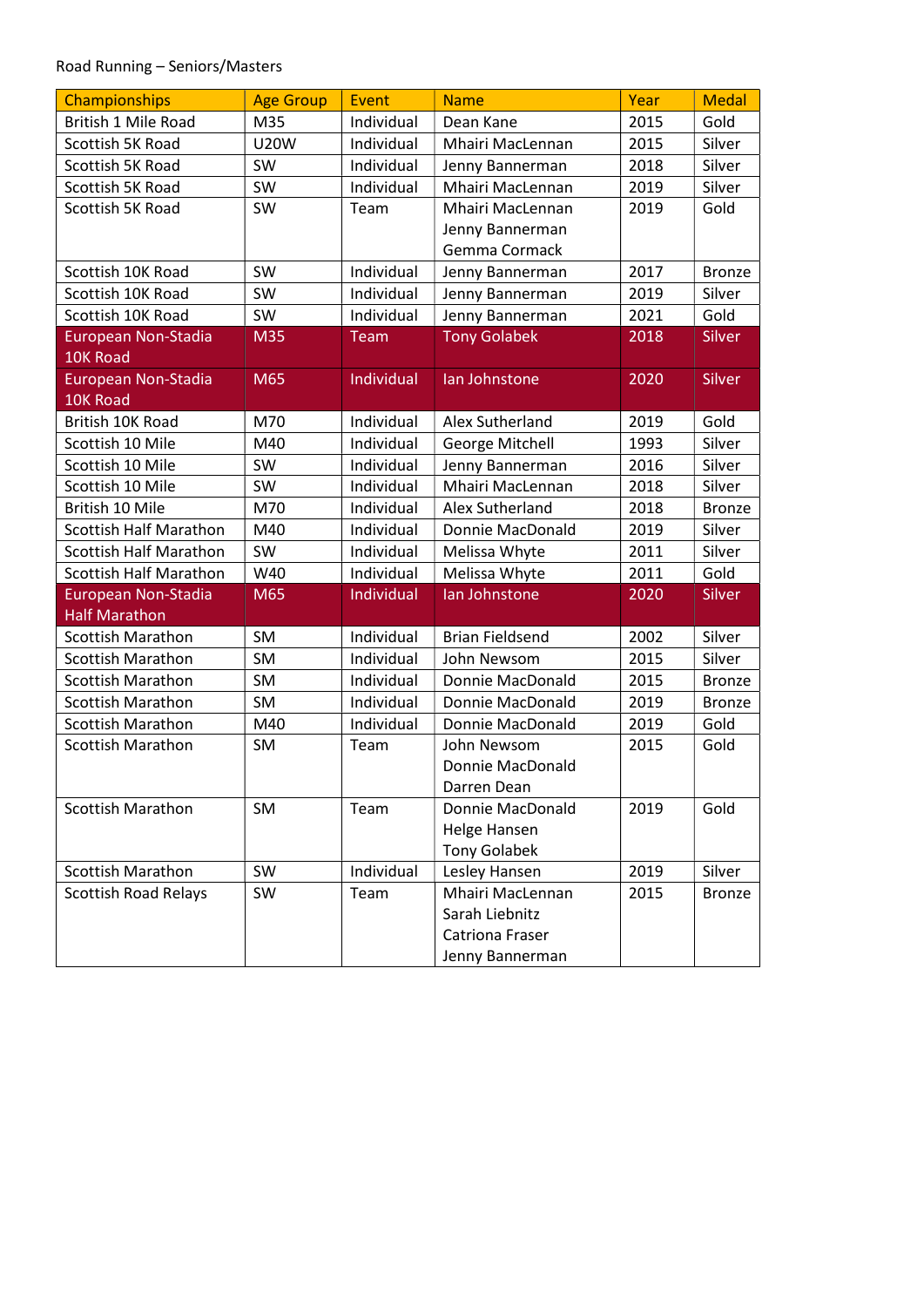| Championships | <b>Age Group</b> | Event      | <b>Name</b>            | Year | <b>Medal</b>  |
|---------------|------------------|------------|------------------------|------|---------------|
| Scottish      | U13M             | Individual | <b>Lucas Cairns</b>    | 2017 | Silver        |
| Scottish      | U13M             | Team       | Ingram Murray          | 1987 | <b>Bronze</b> |
|               |                  |            | Darren Sutherland      |      |               |
|               |                  |            | Duncan Hards           |      |               |
|               |                  |            | Keith Murray           |      |               |
| Scottish      | <b>U13M</b>      | Team       | Andrew Macrae          | 1988 | <b>Bronze</b> |
|               |                  |            | <b>Neil Forbes</b>     |      |               |
|               |                  |            | Archie Campbell        |      |               |
|               |                  |            | David Shand            |      |               |
| Scottish      | <b>U13M</b>      | Team       | Mark Raffin            | 1992 | <b>Bronze</b> |
|               |                  |            | Gavin Chisholm         |      |               |
|               |                  |            | Malcolm Blake          |      |               |
|               |                  |            | James McLancy          |      |               |
| Scottish      | U13M             | Team       | Craig Campbell         | 2008 | Silver        |
|               |                  |            | Patrick Urquhart       |      |               |
|               |                  |            | Patrick Kelly          |      |               |
|               |                  |            | Alexander Thorne       |      |               |
| Scottish      | <b>U13M</b>      | Team       | <b>Lucas Cairns</b>    | 2017 | Gold          |
|               |                  |            | Euan Rollo             |      |               |
|               |                  |            | Angus Rutter           |      |               |
|               |                  |            | Duncan MacDonald       |      |               |
| Scottish      | U13M             | Team       | Lachlan Buchanan       | 2018 | Silver        |
|               |                  |            | Sam Burnett            |      |               |
|               |                  |            | Alexander Jamieson     |      |               |
|               |                  |            | Jake Henderson         |      |               |
| Scottish      | U13W             | Individual | Roma Davidson          | 1987 | Silver        |
| Scottish      | U13W             | Individual | <b>Briony Swanson</b>  | 2002 | Gold          |
| Scottish      | U13W             | Individual | Anna Cairns            | 2019 | Gold          |
| Scottish      | U13W             | Individual | Lois Macrae            | 2022 | Gold          |
| Scottish      | U13W             | Team       | Alexine McArthur       | 1998 | <b>Bronze</b> |
|               |                  |            | Michelle Milne         |      |               |
|               |                  |            | <b>Mhairi Spence</b>   |      |               |
|               |                  |            | Liusaidh Mathieson     |      |               |
| Scottish      | <b>U13W</b>      | Team       | Anna Cairns            | 2019 | Gold          |
|               |                  |            | Zoe Sharpe             |      |               |
|               |                  |            | <b>Grace MacDonald</b> |      |               |
|               |                  |            | Kirsten Burnett        |      |               |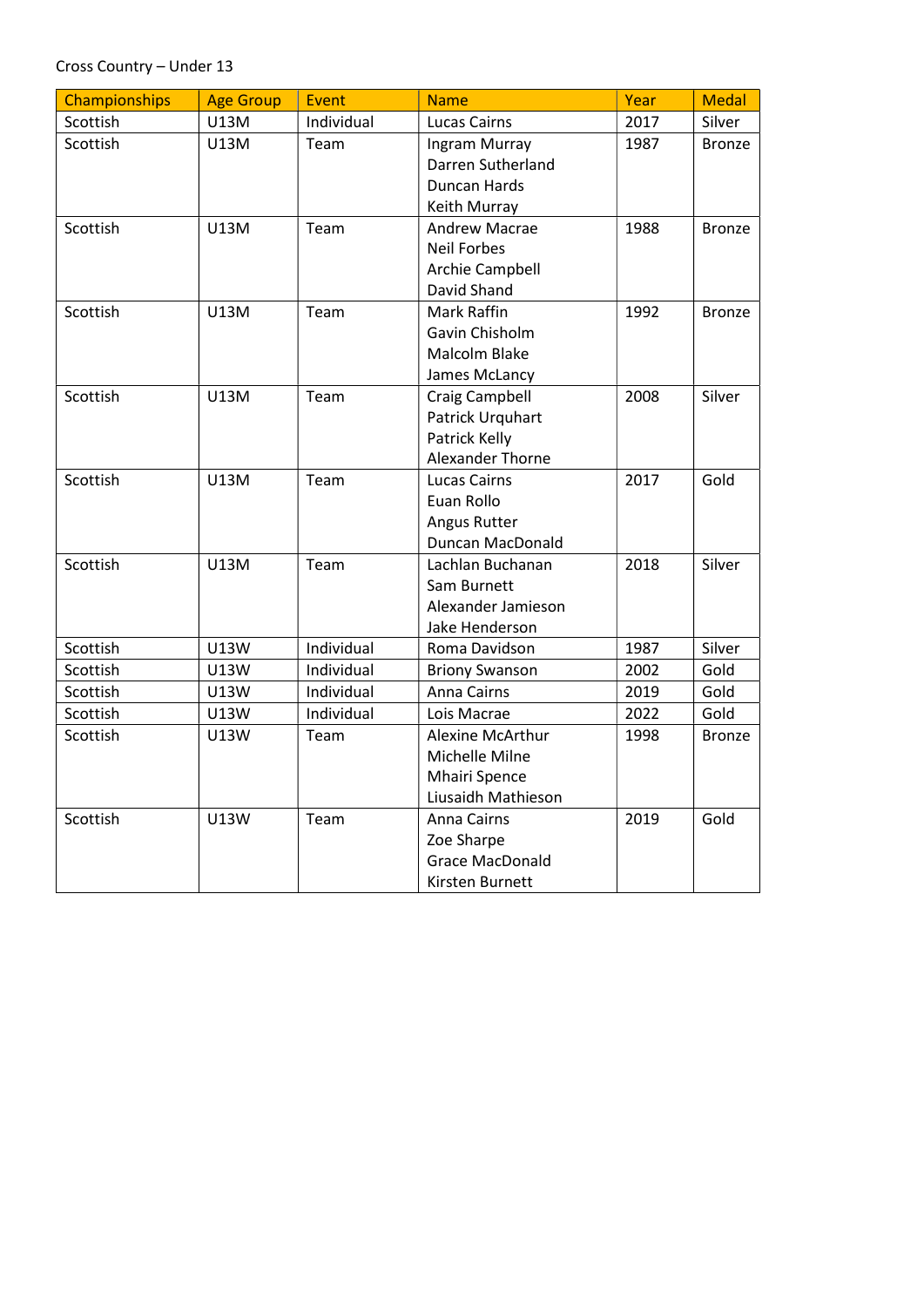#### Cross Country – Under 15

| Championships            | <b>Age Group</b> | Event      | <b>Name</b>           | Year | <b>Medal</b>  |
|--------------------------|------------------|------------|-----------------------|------|---------------|
| Scottish                 | <b>U15M</b>      | Individual | <b>Stewart Mackay</b> | 1990 | Silver        |
| Scottish                 | <b>U15M</b>      | Individual | <b>Stewart Mackay</b> | 1991 | Gold          |
| Scottish                 | <b>U15M</b>      | Individual | Sean Chalmers         | 2011 | Silver        |
| Scottish                 | <b>U15M</b>      | Team       | <b>Stephen Pierce</b> | 1982 | Gold          |
|                          |                  |            | Jamie Bell            |      |               |
|                          |                  |            | <b>Callum Martin</b>  |      |               |
|                          |                  |            | George MacLennan      |      |               |
| Scottish                 | <b>U15M</b>      | Team       | <b>Stewart Mackay</b> | 1990 | <b>Bronze</b> |
|                          |                  |            | Darren Millar         |      |               |
|                          |                  |            | <b>Neil Forbes</b>    |      |               |
|                          |                  |            | Andrew Macrae         |      |               |
| Scottish                 | <b>U15M</b>      | Team       | <b>Stewart Mackay</b> | 1991 | Gold          |
|                          |                  |            | Matthew MacKenzie     |      |               |
|                          |                  |            | Mark Cruden           |      |               |
|                          |                  |            | <b>Andrew Macrae</b>  |      |               |
| Scottish                 | <b>U15M</b>      | Team       | Scott Lisle           | 2013 | Silver        |
|                          |                  |            | Luke Shaw             |      |               |
|                          |                  |            | James Geddes          |      |               |
|                          |                  |            | Andrew Johnstone      |      |               |
| Scottish                 | <b>U15M</b>      | Team       | <b>Lucas Cairns</b>   | 2018 | Silver        |
|                          |                  |            | Euan Rollo            |      |               |
|                          |                  |            | Angus Smith           |      |               |
|                          |                  |            | <b>Finlay Rutter</b>  |      |               |
| Scottish                 | <b>U15M</b>      | Team       | <b>Lucas Cairns</b>   | 2019 | <b>Bronze</b> |
|                          |                  |            | Euan Rollo            |      |               |
|                          |                  |            | Duncan MacDonald      |      |               |
|                          |                  |            | <b>Gregor Nixon</b>   |      |               |
| Scottish - Short         | <b>U15W</b>      | Individual | Anna Cairns           | 2019 | Gold          |
| Course                   |                  |            |                       |      |               |
| <b>British Athletics</b> | <b>U15W</b>      | Individual | Anna Cairns           | 2020 | Bronze        |
| <b>Cross Challenge</b>   |                  |            |                       |      |               |
| Scottish                 | <b>U15W</b>      | Individual | Anna Cairns           | 2020 | Bronze        |
| Scottish                 | <b>U15W</b>      | Team       | Roma Davidson         | 1988 | Gold          |
|                          |                  |            | Debbie Douglas        |      |               |
|                          |                  |            | Marianne Sinclair     |      |               |
|                          |                  |            | Emma Johnston         |      |               |
| Scottish                 | <b>U15W</b>      | Team       | Fiona Spence          | 1999 | <b>Bronze</b> |
|                          |                  |            | Jennifer Main         |      |               |
|                          |                  |            | <b>Mhairi Spence</b>  |      |               |
|                          |                  |            | Vaila Robertson       |      |               |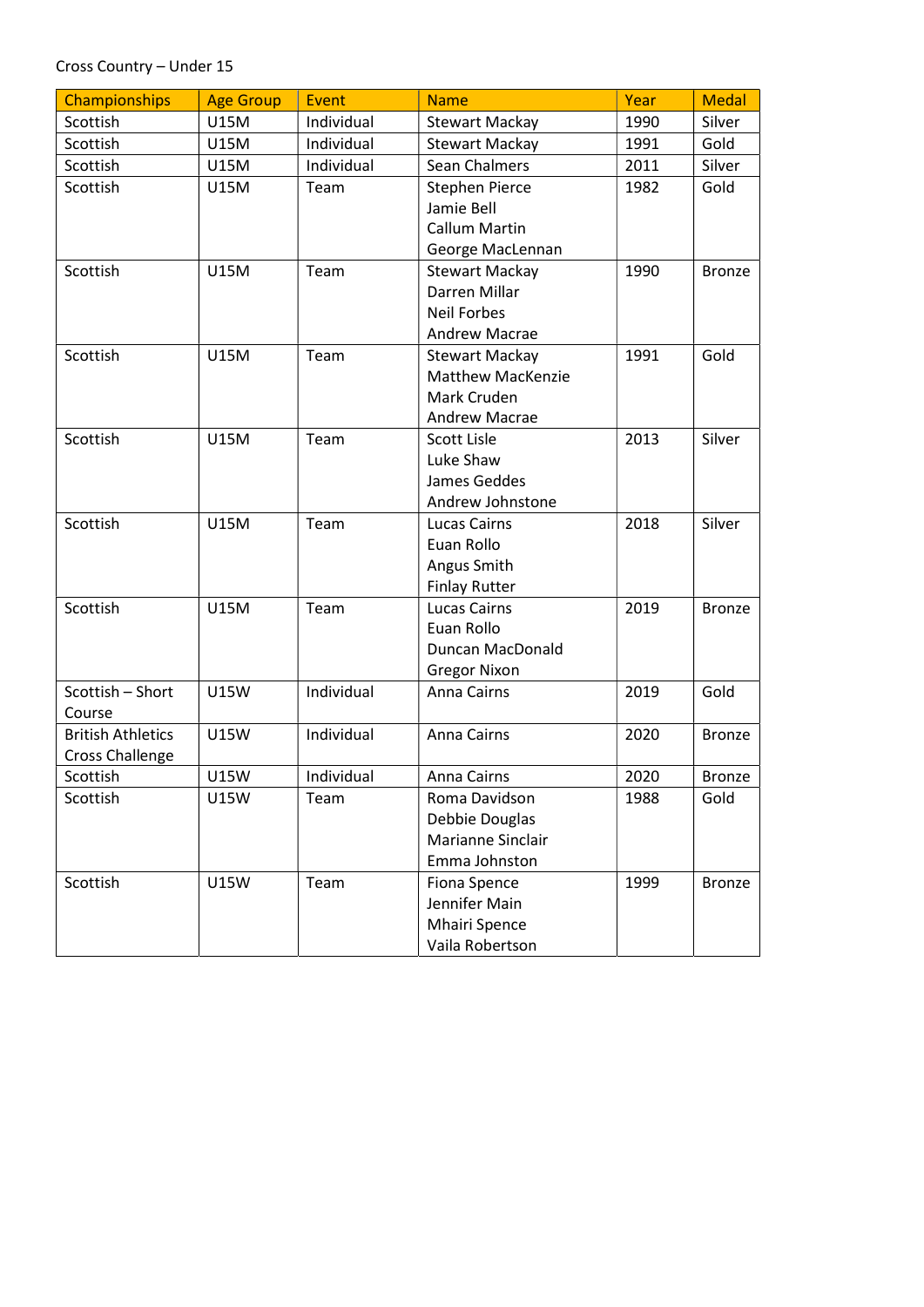#### Cross Country – Under 17 and Junior

| <b>Championships</b>                               | <b>Age Group</b> | <b>Event</b> | <b>Name</b>                                                              | Year | <b>Medal</b>  |
|----------------------------------------------------|------------------|--------------|--------------------------------------------------------------------------|------|---------------|
| <b>British Athletics</b><br><b>Cross Challenge</b> | <b>U17M</b>      | Individual   | Lucas Cairns                                                             | 2019 | <b>Bronze</b> |
| Scottish                                           | <b>U17M</b>      | Individual   | <b>Lucas Cairns</b>                                                      | 2020 | Gold          |
| Scottish                                           | <b>U17M</b>      | Team         | George MacLennan<br><b>Callum Martin</b><br>Jamie Bell<br>Mark Robertson | 1984 | Silver        |
| Scottish - Short<br>Course                         | <b>U17M</b>      | Team         | <b>Lucas Cairns</b><br>Angus Smith<br>Euan Rollo                         | 2019 | Gold          |
| <b>Celtic Nations</b>                              | <b>U17M</b>      | Team         | <b>Lucas Cairns</b>                                                      | 2020 | Gold          |
| Scottish                                           | <b>U17M</b>      | Team         | <b>Lucas Cairns</b><br>Angus Smith<br>Euan Rollo<br>Finlay Raynor        | 2020 | Silver        |
| Scottish - Relays                                  | Junior<br>Men    | Team         | Ian Gunn<br><b>Stuart Sutherland</b><br>Mark Cruden                      | 1993 | Silver        |
| Scottish                                           | <b>U17W</b>      | Individual   | Lyndsay Lobban                                                           | 1984 | Silver        |
| Scottish                                           | <b>U17W</b>      | Individual   | Jennifer Main                                                            | 2000 | <b>Bronze</b> |
| Scottish                                           | <b>U17W</b>      | Individual   | Jennifer Main                                                            | 2001 | <b>Bronze</b> |
| Scottish                                           | <b>U17W</b>      | Individual   | Megan Keith                                                              | 2019 | Gold          |
| Scottish                                           | <b>U17W</b>      | Team         | Jennifer Main<br><b>Mhairi Spence</b><br>Fiona Spence                    | 2001 | Gold          |
| Scottish                                           | <b>U17W</b>      | Team         | Megan Keith<br><b>Emily Andrew</b><br>Emma Seed                          | 2019 | <b>Bronze</b> |
| Scottish - Relays                                  | Junior<br>Women  | Team         | Zoe Sharpe<br><b>Grace MacDonald</b><br>Megan Keith                      | 2018 | <b>Bronze</b> |
| Scottish - Relays                                  | Junior<br>Women  | Team         | Lois Macrae<br>Katie Meek<br>Anna Cairns                                 | 2021 | Gold          |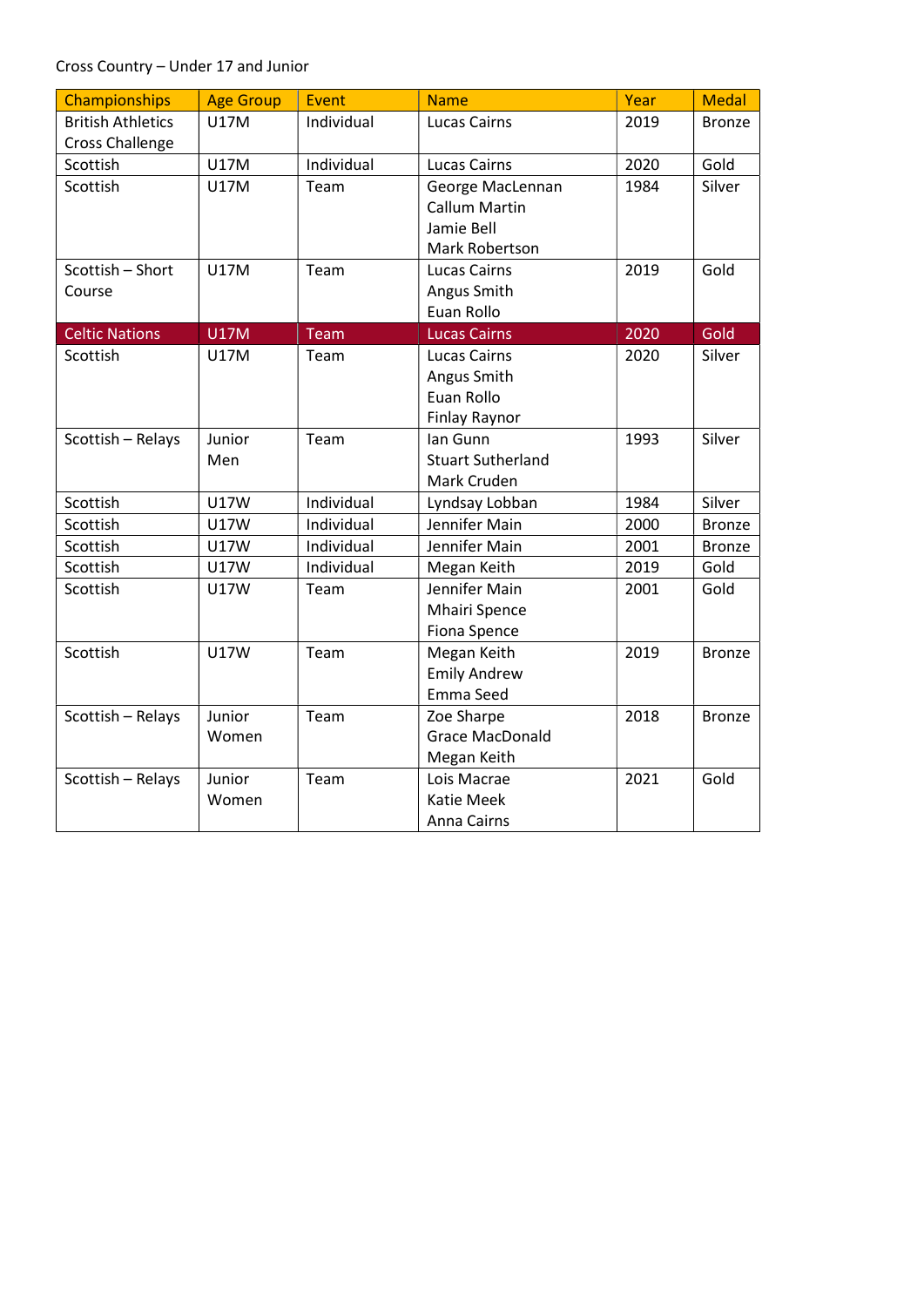| Championships            | <b>Age Group</b> | Event      | <b>Name</b>             | Year              | <b>Medal</b>  |
|--------------------------|------------------|------------|-------------------------|-------------------|---------------|
| Scottish                 | <b>U20M</b>      | Individual | <b>Stephen Cook</b>     | 1994              | Gold          |
| Scottish                 | <b>U20M</b>      | Team       | <b>Grant McDowall</b>   | 1991              | <b>Bronze</b> |
|                          |                  |            | <b>Craig Stewart</b>    |                   |               |
|                          |                  |            | <b>Nigel Cox</b>        |                   |               |
|                          |                  |            | Nicky Cruden            |                   |               |
| Scottish                 | <b>U20M</b>      | Team       | Luke Davidson           | 2022              | Gold          |
|                          |                  |            | <b>Lucas Cairns</b>     |                   |               |
|                          |                  |            | Angus Smith             |                   |               |
|                          |                  |            | Euan Rollo              |                   |               |
| Scottish - Short         | <b>U20W</b>      | Individual | Megan Keith             | 2019              | Gold          |
| Course                   |                  |            |                         |                   |               |
| Scottish - Short         | <b>U20W</b>      | Individual | Megan Keith             | 2021              | Gold          |
| Course                   |                  |            |                         |                   |               |
| <b>British Athletics</b> | <b>U20W</b>      | Individual | Megan Keith             | 2019              | <b>Bronze</b> |
| Cross Challenge          |                  |            |                         |                   |               |
| <b>British Athletics</b> | <b>U20W</b>      | Individual | Megan Keith             | 2020              | Gold          |
| <b>Cross Challenge</b>   |                  |            |                         |                   |               |
| <b>Celtic Nations</b>    | <b>U20W</b>      | Individual | <b>Megan Keith</b>      | 2020              | Gold          |
| Scottish                 | <b>U20W</b>      | Individual | Megan Keith             | 2020              | Gold          |
| <b>British Athletics</b> | <b>U20W</b>      | Individual | Megan Keith             | 2021              | Gold          |
| <b>Cross Challenge</b>   |                  |            |                         |                   |               |
| Scottish                 | <b>U20W</b>      | Individual | Megan Keith             | 2022              | Gold          |
| European                 | <b>U20W</b>      | Individual | <b>Megan Keith</b>      | 2021              | Gold          |
| European                 | <b>U20W</b>      | Team       | <b>Megan Keith</b>      | 2019              | Gold          |
| <b>Celtic Nations</b>    | <b>U20W</b>      | Team       | <b>Megan Keith</b>      | $\overline{2020}$ | Gold          |
| European                 | <b>U20W</b>      | Team       | <b>Megan Keith</b>      | 2021              | <b>Bronze</b> |
| European                 | <b>U23W</b>      | Team       | <b>Mhairi MacLennan</b> | 2017              | Gold          |
| <b>Celtic Nations</b>    | <b>U23W</b>      | Individual | <b>Megan Keith</b>      | 2022              | Gold          |
| <b>Celtic Nations</b>    | <b>U23W</b>      | Team       | <b>Megan Keith</b>      | 2022              | Gold          |
| <b>Home Countries</b>    | SW               | Individual | <b>Mhairi MacLennan</b> | 2019              | <b>Bronze</b> |
| Scottish                 | SW               | Individual | Mhairi MacLennan        | 2018              | Gold          |
| Scottish - Short         | SW               | Individual | Megan Keith             | 2019              | Bronze        |
| Course                   |                  |            |                         |                   |               |
| Scottish                 | SW               | Individual | Mhairi MacLennan        | 2020              | Gold          |
| Scottish                 | SW               | Individual | Mhairi MacLennan        | 2022              | Gold          |
| <b>Home Countries</b>    | <b>SW</b>        | Team       | <b>Mhairi MacLennan</b> | 2020              | <b>Silver</b> |
| <b>Home Countries</b>    | <b>SW</b>        | Individual | <b>Mhairi MacLennan</b> | 2022              | <b>Silver</b> |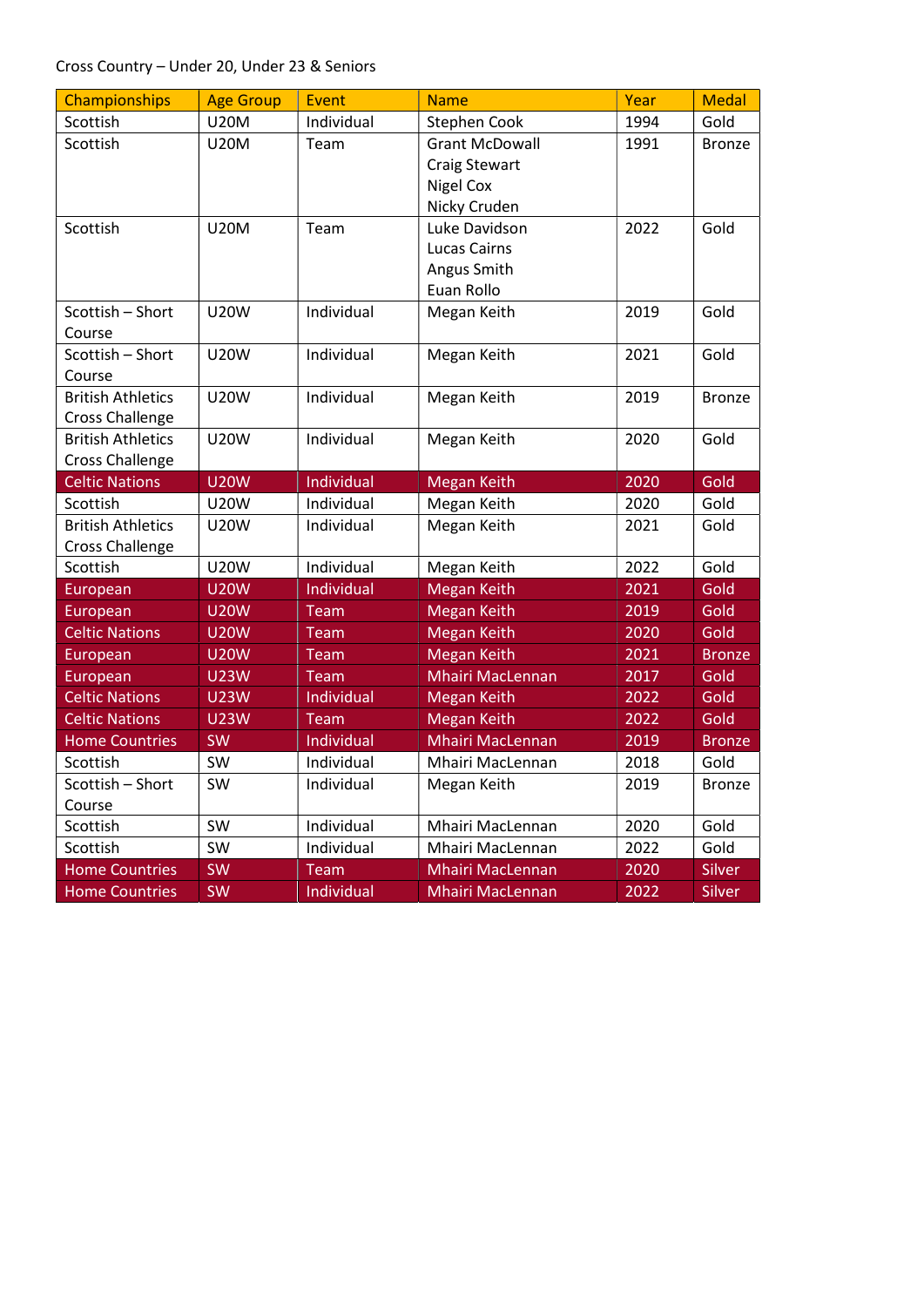## Cross Country – Masters 35, 40, 45, 50 & 55

| Championships           | <b>Age Group</b> | Event          | <b>Name</b>             | Year | <b>Medal</b>  |
|-------------------------|------------------|----------------|-------------------------|------|---------------|
| World Masters-          | M35              | Team           | <b>Tony Golabek</b>     | 2017 | <b>Bronze</b> |
| Indoor                  |                  |                | <b>Dean Kane</b>        |      |               |
| <b>British Masters</b>  | M35              | Individual     | Donnie MacDonald        | 2018 | Gold          |
| <b>European Non-</b>    | M35              | Team (4KXC     | <b>Tony Golabek</b>     | 2018 | <b>Bronze</b> |
| <b>Stadia</b>           |                  | <b>Relay</b> ) |                         |      |               |
| <b>British Masters</b>  | M35-44           | Team           | Donnie MacDonald        | 2018 | Gold          |
|                         |                  |                | <b>Tony Golabek</b>     |      |               |
|                         |                  |                | Dean Kane               |      |               |
| <b>Scottish Masters</b> | W35              | Individual     | M Adamson               | 1993 | <b>Bronze</b> |
| <b>Home Nations</b>     | M40              | Team           | <b>Donnie MacDonald</b> | 2018 | <b>Bronze</b> |
| <b>Scottish Masters</b> | W40-50           | Team           | Melissa Whyte           | 2012 | <b>Bronze</b> |
|                         |                  |                | Alison Wilson           |      |               |
|                         |                  |                | Doreen Campbell         |      |               |
| <b>Scottish Masters</b> | M45              | Individual     | Paul Miller             | 2016 | Silver        |
| <b>Scottish Masters</b> | W45              | Individual     | Melissa Whyte           | 2010 | Gold          |
| <b>Scottish Masters</b> | W45              | Individual     | Sheila Gollan           | 2010 | Silver        |
| <b>Home Nations</b>     | <b>W45</b>       | Individual     | <b>Melissa Whyte</b>    | 2010 | Gold          |
| <b>Home Nations</b>     | <b>W45</b>       | Team           | <b>Melissa Whyte</b>    | 2010 | <b>Bronze</b> |
| <b>Scottish Masters</b> | W45              | Individual     | Melissa Whyte           | 2011 | Gold          |
| <b>Home Nations</b>     | <b>W45</b>       | Individual     | <b>Melissa Whyte</b>    | 2011 | Gold          |
| <b>Home Nations</b>     | <b>W45</b>       | Team           | <b>Melissa Whyte</b>    | 2011 | Silver        |
| <b>Scottish Masters</b> | W45              | Individual     | Melissa Whyte           | 2012 | Gold          |
| <b>British Masters</b>  | W45-54           | Team           | Julie Wilson            | 2018 | Gold          |
|                         |                  |                | Alison Wilson           |      |               |
|                         |                  |                | <b>Heather Gardiner</b> |      |               |
| <b>Scottish Masters</b> | M50              | Individual     | George Mitchell         | 1996 | <b>Bronze</b> |
| <b>Scottish Masters</b> | W50              | Individual     | <b>Audrey Foster</b>    | 2005 | <b>Bronze</b> |
| <b>Scottish Masters</b> | W50              | Individual     | <b>Audrey Foster</b>    | 2006 | Silver        |
| <b>Scottish Masters</b> | W50              | Individual     | Julie Wilson            | 2022 | <b>Bronze</b> |
| <b>Scottish Masters</b> | M55              | Individual     | George Mitchell         | 2001 | Silver        |
| <b>Scottish Masters</b> | M55              | Individual     | George Mitchell         | 2003 | Gold          |
| <b>Scottish Masters</b> | M55              | Individual     | George Mitchell         | 2004 | <b>Bronze</b> |
| <b>Scottish Masters</b> | M55              | Individual     | George Mitchell         | 2005 | Silver        |
| <b>Home Nations</b>     | M55              | Team           | <b>George Mitchell</b>  | 2005 | <b>Bronze</b> |
| <b>Scottish Masters</b> | W55              | Individual     | Liz Forbes              | 2013 | Silver        |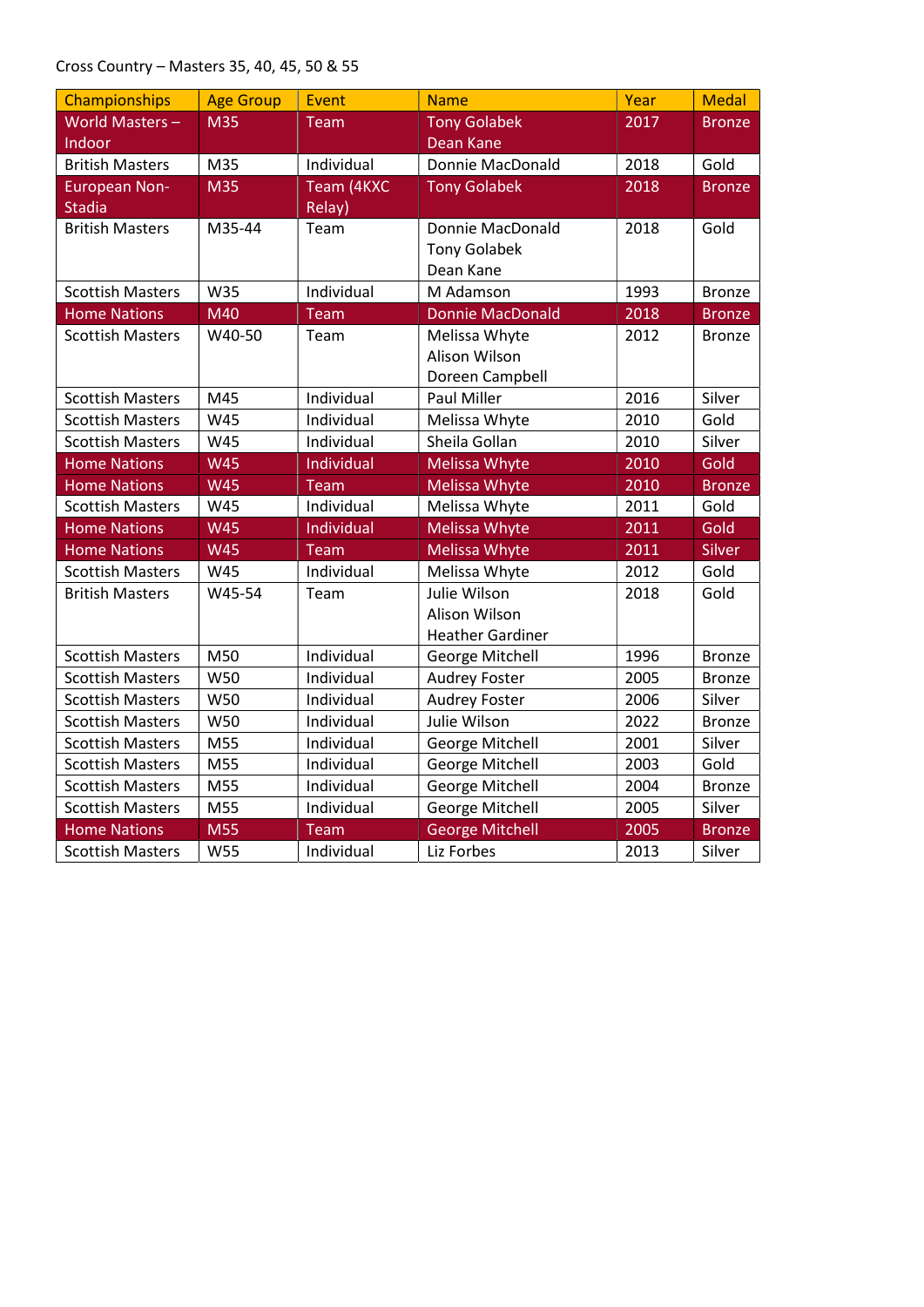## Cross Country – Masters 60, 65 & 70

| Championships           | <b>Age Group</b> | Event      | <b>Name</b>            | Year | <b>Medal</b>  |
|-------------------------|------------------|------------|------------------------|------|---------------|
| <b>Scottish Masters</b> | M60              | Individual | George Mitchell        | 2006 | Gold          |
| <b>Home Nations</b>     | M60              | Team       | <b>George Mitchell</b> | 2006 | Silver        |
| <b>Scottish Masters</b> | M60              | Individual | George Mitchell        | 2007 | Silver        |
| <b>Home Nations</b>     | M60              | Team       | <b>George Mitchell</b> | 2007 | Silver        |
| <b>Home Nations</b>     | M60              | Team       | <b>George Mitchell</b> | 2008 | <b>Bronze</b> |
| <b>Scottish Masters</b> | M60              | Individual | George Mitchell        | 2009 | Gold          |
| <b>Home Nations</b>     | M60              | Team       | <b>George Mitchell</b> | 2009 | <b>Bronze</b> |
| <b>Scottish Masters</b> | M60              | Individual | George Mitchell        | 2010 | <b>Bronze</b> |
| <b>Home Nations</b>     | M60              | Team       | <b>George Mitchell</b> | 2010 | <b>Bronze</b> |
| <b>Scottish Masters</b> | M60              | Individual | Alex Sutherland        | 2011 | <b>Bronze</b> |
| <b>Scottish Masters</b> | M60              | Individual | Ian Johnstone          | 2013 | <b>Bronze</b> |
| <b>Scottish Masters</b> | M65              | Individual | George Mitchell        | 2011 | Silver        |
| <b>Home Nations</b>     | M65              | Individual | <b>George Mitchell</b> | 2011 | <b>Bronze</b> |
| <b>Home Nations</b>     | M65              | Team       | <b>George Mitchell</b> | 2011 | Silver        |
| <b>Scottish Masters</b> | M65              | Individual | George Mitchell        | 2012 | Gold          |
| <b>Home Nations</b>     | M65              | Individual | <b>George Mitchell</b> | 2012 | <b>Bronze</b> |
| <b>Home Nations</b>     | M65              | Team       | <b>George Mitchell</b> | 2012 | Silver        |
| <b>Scottish Masters</b> | M65              | Individual | George Mitchell        | 2013 | Silver        |
| <b>Home Nations</b>     | M60              | Team       | <b>Alex Sutherland</b> | 2013 | <b>Bronze</b> |
| <b>Scottish Masters</b> | M65              | Individual | Alex Sutherland        | 2014 | Silver        |
| <b>World Masters</b>    | M65              | Team       | <b>Alex Sutherland</b> | 2015 | <b>Silver</b> |
| <b>Home Nations</b>     | M65              | Team       | <b>Alex Sutherland</b> | 2015 | <b>Bronze</b> |
| <b>Scottish Masters</b> | M65              | Individual | Alex Sutherland        | 2016 | Gold          |
| <b>World Masters</b>    | M65              | Team       | <b>Alex Sutherland</b> | 2016 | Gold          |
| <b>Home Nations</b>     | M65              | Team       | <b>Alex Sutherland</b> | 2016 | <b>Bronze</b> |
| <b>Scottish Masters</b> | W65              | Individual | Margaret Woodhouse     | 2016 | <b>Bronze</b> |
| <b>British Masters</b>  | M65-74           | Team       | Alex Sutherland        | 2018 | Silver        |
|                         |                  |            | <b>Timothy Kirk</b>    |      |               |
|                         |                  |            | Ian Thomson            |      |               |
| <b>Scottish Masters</b> | M70              | Individual | <b>Timothy Kirk</b>    | 2016 | Gold          |
| <b>Scottish Masters</b> | M70              | Individual | Alex Sutherland        | 2018 | Gold          |
| <b>British Masters</b>  | M70              | Individual | Alex Sutherland        | 2018 | Gold          |
| <b>British Masters</b>  | M70              | Individual | <b>Timothy Kirk</b>    | 2018 | <b>Bronze</b> |
| <b>Home Nations</b>     | <b>M70</b>       | Individual | <b>Alex Sutherland</b> | 2018 | <b>Bronze</b> |
| <b>Scottish Masters</b> | M70              | Individual | Alex Sutherland        | 2019 | Gold          |
| <b>British Masters</b>  | M70              | Individual | Alex Sutherland        | 2019 | Silver        |
| <b>Home Nations</b>     | <b>M70</b>       | Individual | <b>Alex Sutherland</b> | 2019 | Silver        |
| <b>Home Nations</b>     | M70              | Team       | <b>Alex Sutherland</b> | 2019 | Silver        |
| <b>Scottish Masters</b> | M70              | Individual | Alex Sutherland        | 2019 | Gold          |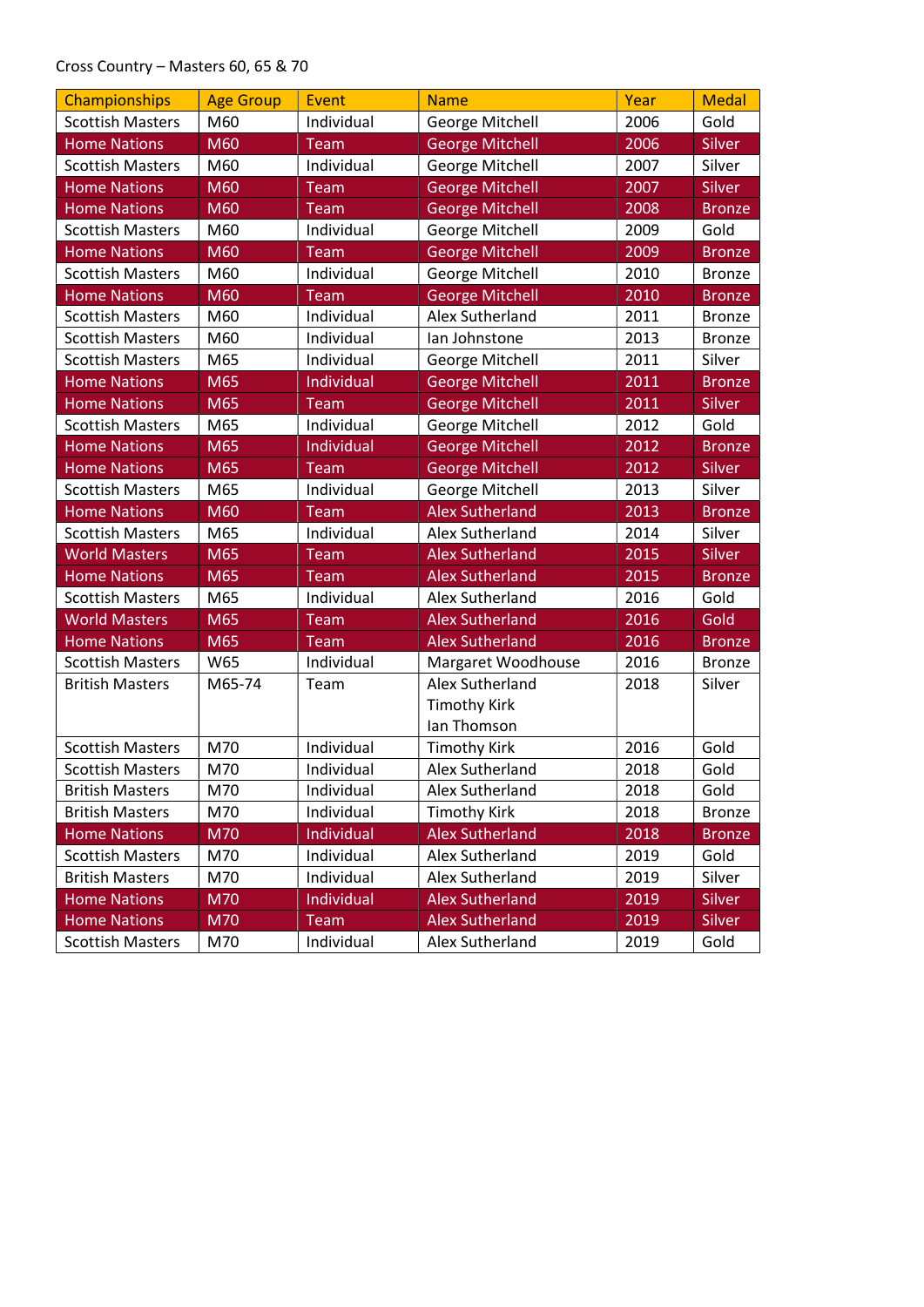#### Hill & Trail Running

| <b>Championships</b>                   | <b>Age Group</b> | Event      | <b>Name</b>                                                              | Year | <b>Medal</b>  |
|----------------------------------------|------------------|------------|--------------------------------------------------------------------------|------|---------------|
| <b>Scottish Mid Trail</b>              | <b>U15M</b>      | Individual | <b>Lucas Cairns</b>                                                      | 2017 | Silver        |
| <b>Scottish Mid Trail</b>              | <b>U15M</b>      | Individual | <b>Lucas Cairns</b>                                                      | 2018 | Silver        |
| <b>Scottish Mid Trail</b>              | <b>U15W</b>      | Individual | Anna Cairns                                                              | 2019 | Gold          |
| <b>Scottish Mid Trail</b>              | <b>U17M</b>      | Individual | <b>Lucas Cairns</b>                                                      | 2019 | Silver        |
| <b>Scottish Mid Trail</b>              | <b>U17W</b>      | Individual | <b>Emily Andrew</b>                                                      | 2018 | Silver        |
| <b>Scottish Mid Trail</b>              | <b>U20M</b>      | Individual | Andrew Johnstone                                                         | 2017 | <b>Bronze</b> |
| Scottish Hill                          | <b>U20M</b>      | Individual | Euan Rollo                                                               | 2021 | <b>Bronze</b> |
| Junior Home<br>Countries - Hill        | <b>U20M</b>      | Team       | Euan Rollo                                                               | 2021 | Silver        |
| Scottish Hill<br>League                | <b>U20M</b>      | Individual | Euan Rollo                                                               | 2021 | Gold          |
| <b>Scottish Mid Trail</b>              | <b>U20W</b>      | Individual | <b>Emily Andrew</b>                                                      | 2019 | <b>Bronze</b> |
| <b>Scottish Mid Trail</b>              | SM               | Individual | John Newsom                                                              | 2017 | Silver        |
| <b>Scottish Mid Trail</b>              | SM               | Individual | John Newsom                                                              | 2018 | <b>Bronze</b> |
| <b>Scottish Mid Trail</b>              | SM               | Team       | John Newsom<br>Gordon Lennox<br>Andrew Johnstone<br><b>Tony Golabek</b>  | 2017 | Silver        |
| <b>Scottish Mid Trail</b>              | SM               | Team       | John Newsom<br>Donnie MacDonald<br><b>Graham Bee</b><br>Andrew Johnstone | 2018 | Gold          |
| <b>Senior Home</b><br>Countries - Hill | <b>SW</b>        | Team       | <b>Caroline Marwick</b>                                                  | 2019 | Silver        |
| <b>British Trail/Multi</b><br>Terrain  | M70              | Individual | Ian Johnstone                                                            | 2021 | Silver        |